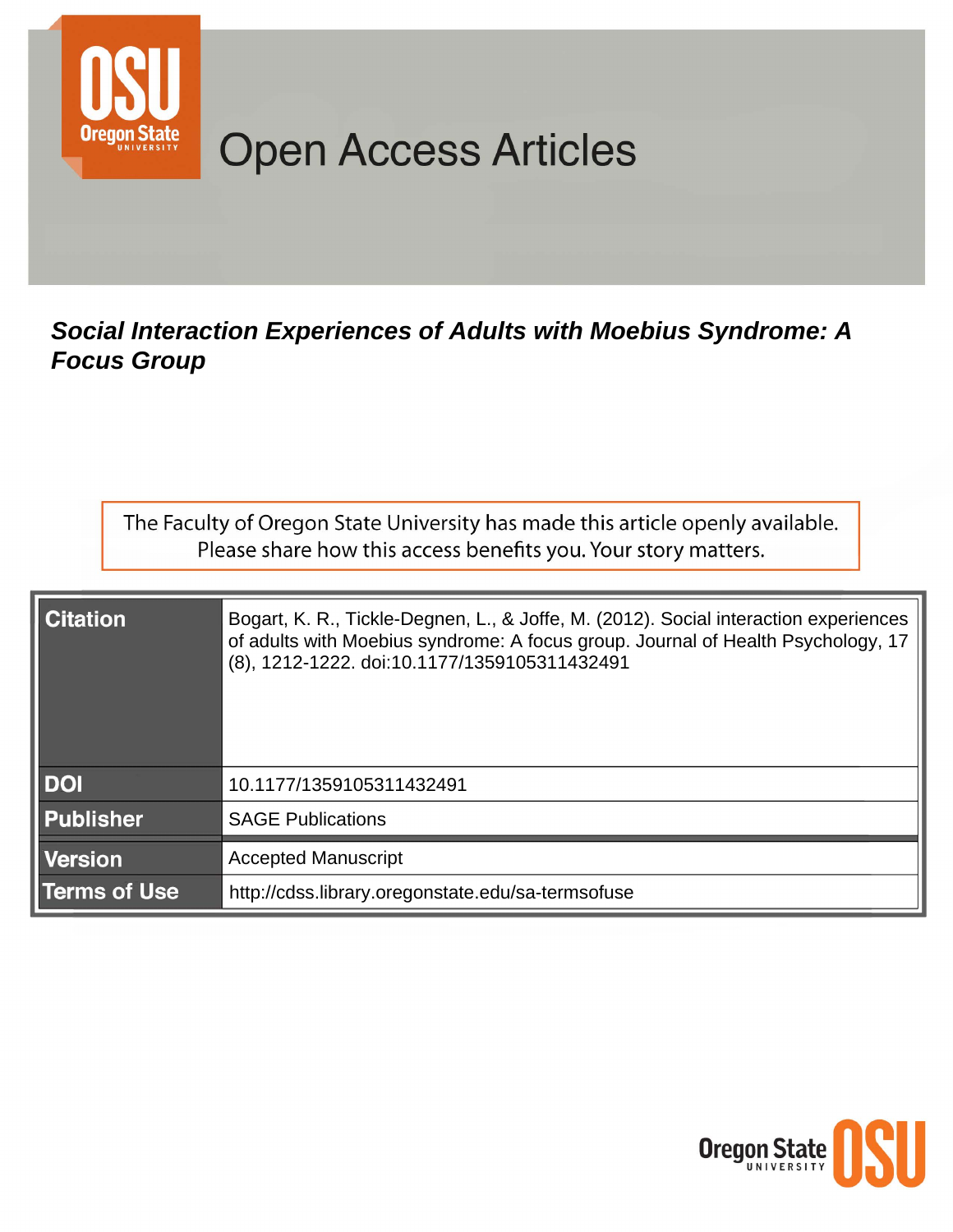Social Interaction Experiences of Adults with Moebius Syndrome: A Focus Group

Kathleen Rives Bogart and Linda Tickle-Degnen

Tufts University

Matthew S. Joffe

LaGuardia Community College/City College of New York

Published in: Bogart, K. R., Tickle-Degnen, L., & Joffe, M. (2012). Social interaction experiences of adults with Moebius syndrome: A focus group. *Journal of Health Psychology, 17*(8), 1212-1222. doi: 10.1177/1359105311432491

# Acknowledgements

This work was partially supported by a US Moebius Syndrome Foundation research travel grant. We thank: the US Moebius Syndrome Foundation for allowing us to conduct the focus group at their conference and for providing research travel funding; Sarah Porter for assistance with data collection; Kathryn Chaimov, Susan Hernandez, Shayna KokEnnen, and Emily Krull for assistance with data analysis; Gary Bedell for comments on earlier drafts of this article.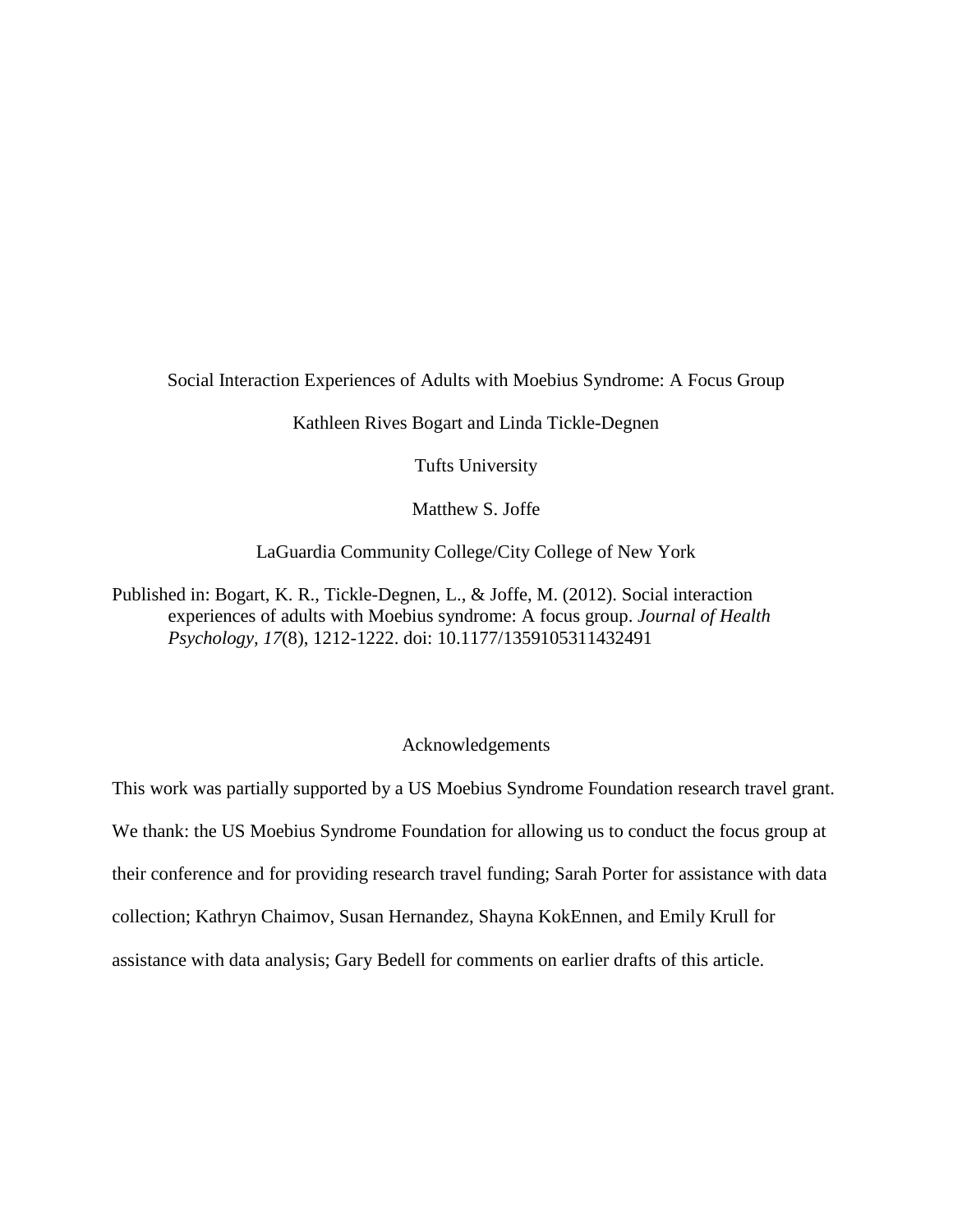# **Abstract**

This focus group study explored the social interaction experiences and strategies of 12 adults with Moebius syndrome, a rare congenital condition characterized by facial paralysis. Content analysis revealed five themes of social functioning: social engagement/disengagement, resilience/sensitivity, social support/stigma, being understood/misunderstood, and public awareness/lack of awareness of Moebius Syndrome. Participants used compensatory expressive strategies such as vocal tone, gestures, and humor. The combination of being unable to express oneself with the face, having a facial difference, and having a rare disease is particularly stigmatizing. Increasing public awareness and developing social skills programs for people with facial paralysis could facilitate social functioning.

# **Keywords**

Moebius Syndrome; facial paralysis; emotional communication; stigma; resiliency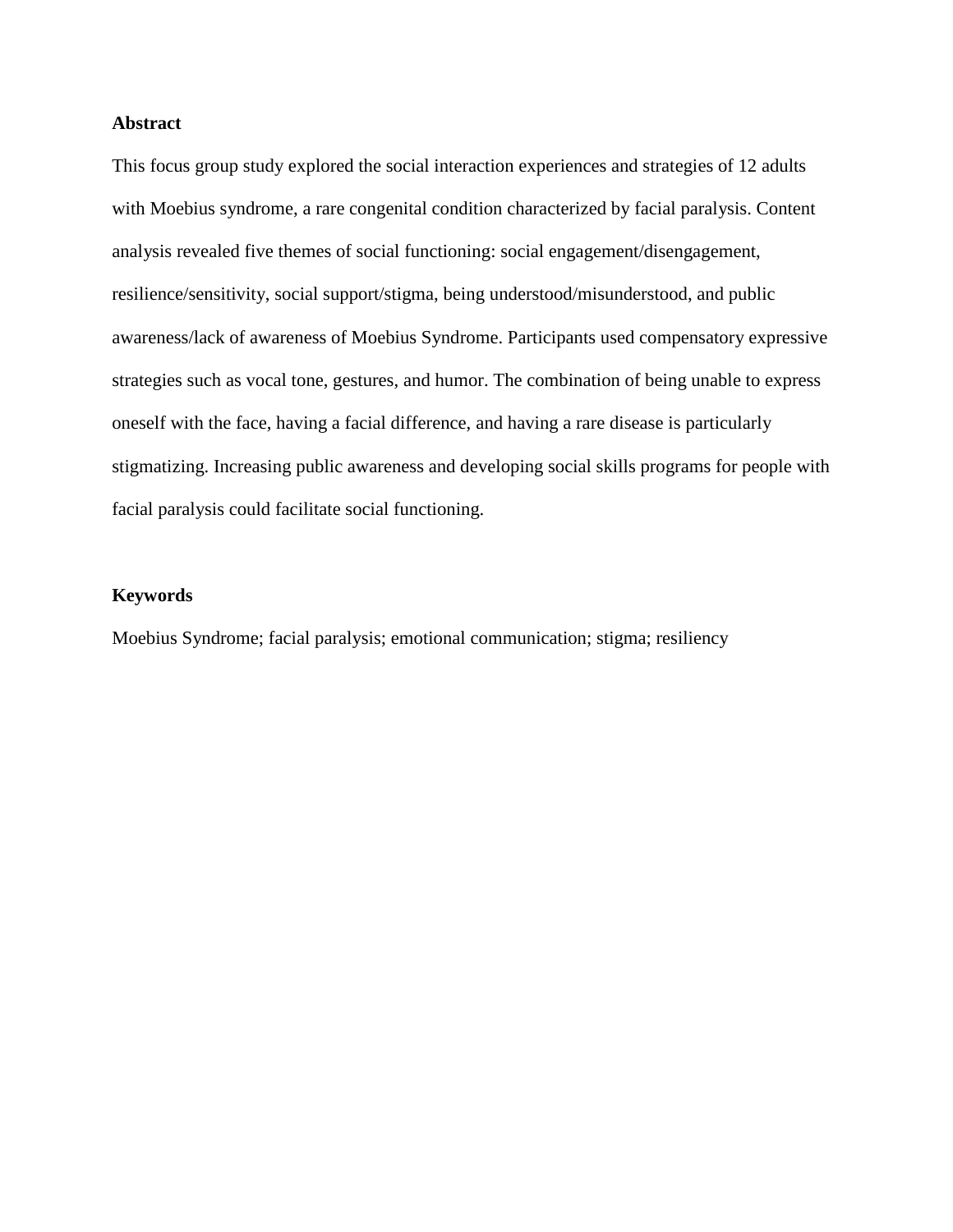#### **Social Interaction Experiences of Adults with Moebius Syndrome: A Focus Group**

People with Moebius Syndrome (MoS), a rare condition characterized by facial paralysis, report difficulty with social functioning, likely due to their difficulty communicating with the face (Bogart and Matsumoto, 2010; Briegel, 2007). Facial expression is crucial for emotional communication, social connectedness, and rapport (Ekman, 1986; Tickle-Degnen, 2006). However, people with MoS can use their bodies and voices to compensate somewhat for their lack of facial expression. Little research has addressed the actual experience of people with MoS during interaction and ways they compensate to improve it. This paper reports qualitative results from a focus group of people with MoS about their social interactions.

MoS is a congenital, nonprogressive condition characterized by bilateral facial paralysis and an inability to move the eyes side to side (Briegel, 2006). It is very rare, occurring in 2 births per 100,000 (Verzijl et al. 2003). There are a range of associated symptoms that may occur, such as limb malformations and muscle weakness. Speech difficulty and drooling resulting from paralyzed lips and weakness of the tongue is common (Briegel, 2006). After speech therapy, most are able to produce understandable speech (Meyerson and Foushee, 1978). MoS is formally considered a sequence, indicating that it can occur with a wide variety of symptoms (Briegel, 2006) and different challenges that may affect appearance, communication, and physical function.

The face of a person with MoS is visibly different<sup>[1](#page-3-0)</sup> in motion and at rest due to lack of muscle tone, wrinkling, and facial expression. The eyes and lip corners may droop, resulting in the appearance of a frown, when ironically, no expression can be formed. MoS has commonalities with other visible differences in which there is distortion of facial features, skin,

<span id="page-3-0"></span><sup>&</sup>lt;sup>1</sup> 'Facial difference' or 'visible difference' is the term preferred over 'disfigurement' because it is less negative.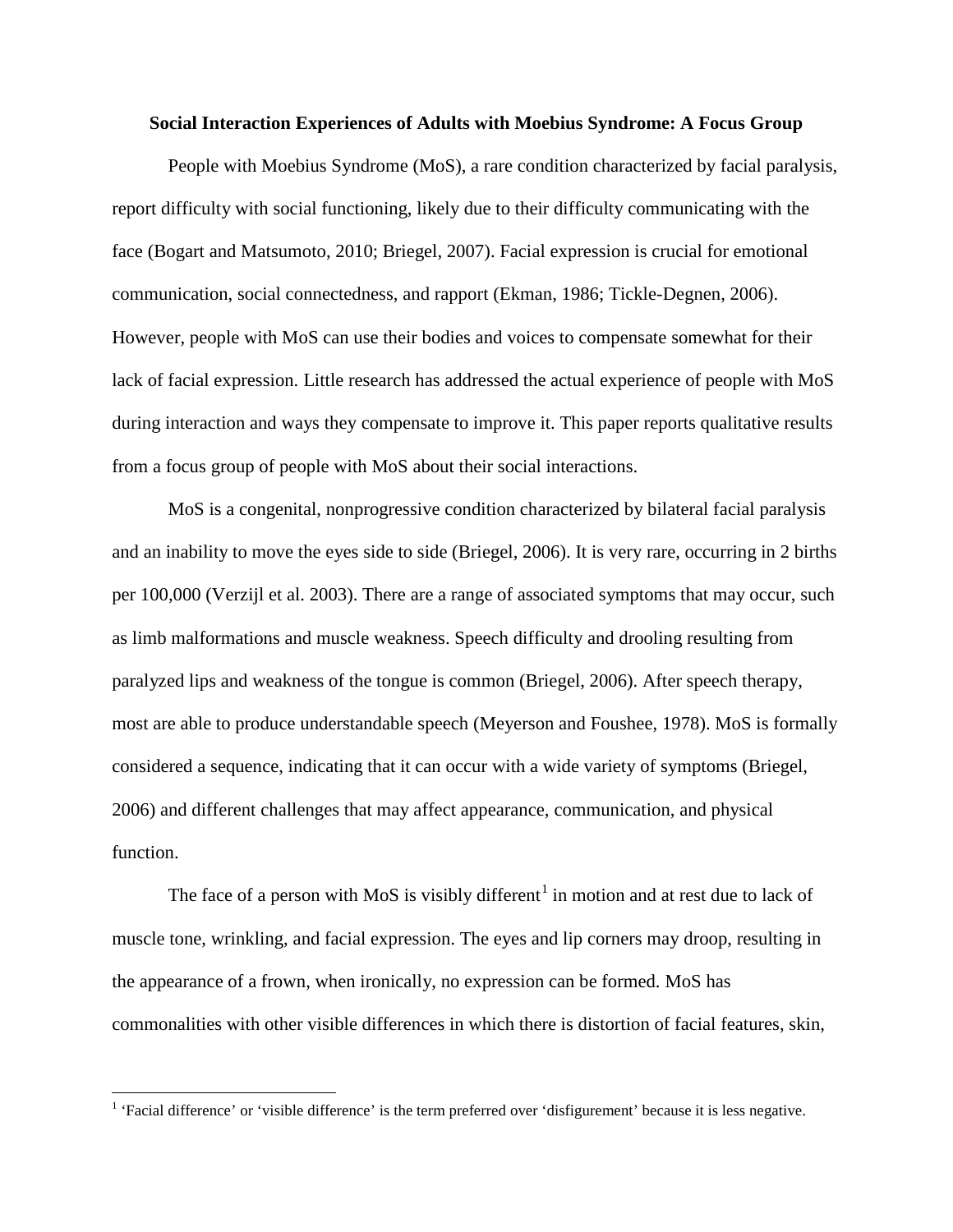or muscles may impair the ability to produce recognizable facial expressions (such as hemifacial microsomia or facial burns).

Studies of facial paralysis and visible difference, which have been mostly comprised of participants with acquired conditions, show that these individuals have high incidences of depression and anxiety (e.g. Rumsey et al., 2004; VanSwearingen et al. 1998; 1999). Yet people with congenital conditions, who have been living with and adapting to their conditions all of their lives, may be better adjusted than people with acquired conditions, who had to relearn to function. Bogart and Matsumoto (2010) compared 37 Americans with MoS to 37 matched controls without facial paralysis and found no differences between the groups in depression or anxiety , but those with MoS scored lower on a social functioning scale. A study of 22 Germans with MoS found significantly higher levels of introversion and interpersonal sensitivity (feelings of inadequacy and inferiority) compared to normative data (Briegel, 2007). Levels of anxiety and depression were nonsignificantly higher than normative data. Although Briegel (2007) concluded that people with MoS have increased levels of anxiety and depression, their results are not necessarily incompatible with those of Bogart and Matsumoto (2010). Both studies found social functioning problems and no statistically significantly increased levels of anxiety and depression in MoS. Possible differences in results could be attributed to differences in sample size, measures, or cultural differences in disability stigma (Yang et al., 2007). Combined, these findings suggest that some people with MoS may have developed strategies to manage their lives and psychological distress more than individuals with acquired conditions. However, they may not be able to avoid some social ramifications, such as stigmatization. Thus, interaction may be one of their most significant challenges.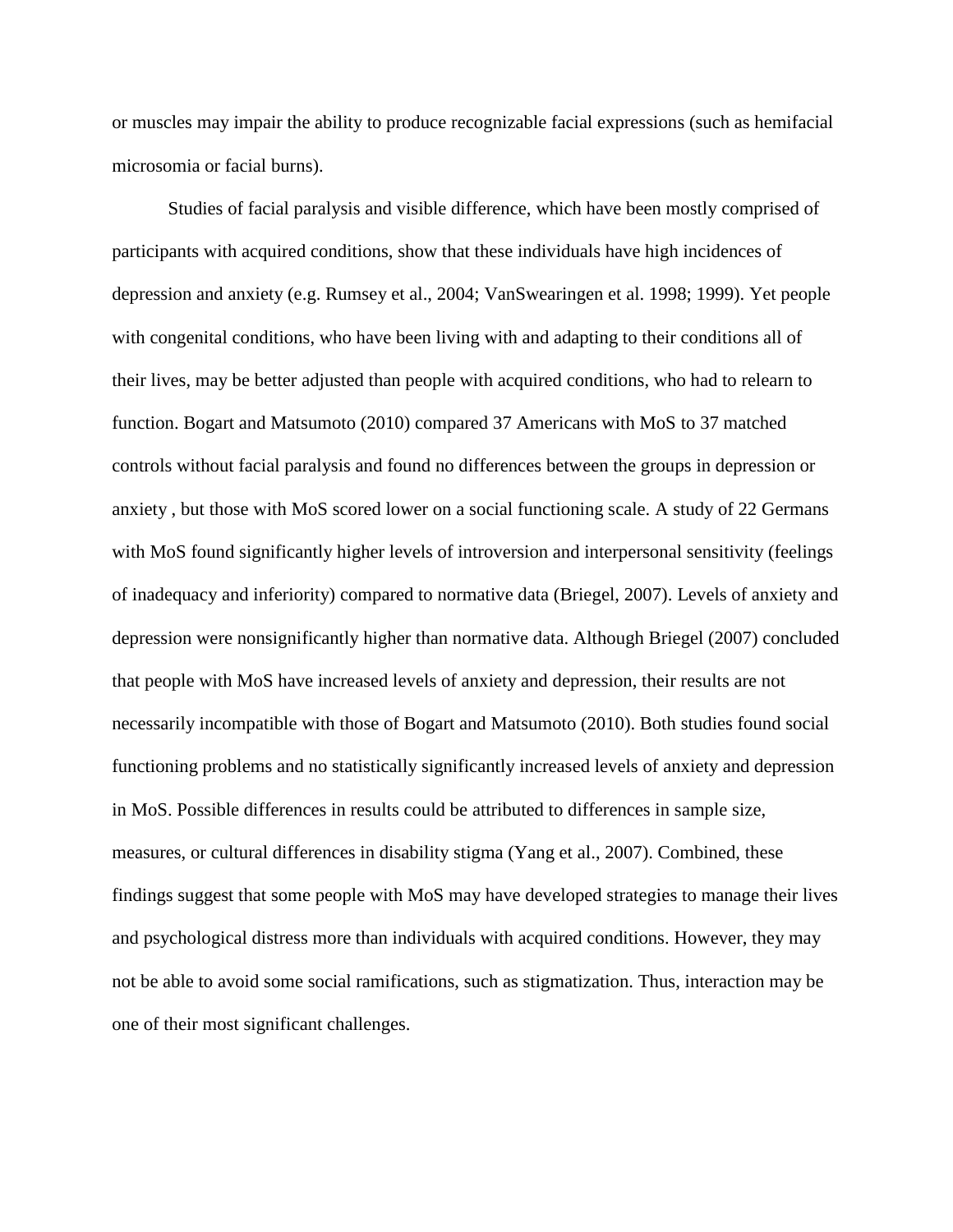Goffman defined stigma as 'the process by which the reaction of others spoils normal identity' (1963: 3). People who are stigmatized are subject to negative reactions, prejudice, and discrimination (Elliott et al., 1982). Elliott and colleagues (1982) suggested that stigma leads people to judge others as illegitimate interaction participants because they lack the abilities to carry on an interaction, behave unpredictably, or are a threat to others or to the interaction. People with MoS may be stigmatized because their lack of facial expression make them incorrectly appear to lack interaction skills, be intellectually incapable of reciprocating interaction, unpredictable, or even contagious, due to the perceivers' lack of knowledge about causes of facial differences.

Joachim and Acorn (2003) suggested that the rarity of a condition contributes to stigma because it is associated with public misunderstanding, fear, and ignorance. In a focus group of people with scleroderma, a rare disorder of the connective tissue which sometimes results in visible difference, Joachim and Acorn (2003) found the combination of visible difference and disease rareness was particularly stigmatizing because individuals had the additional burden of having to explain themselves to others, and because others didn't know how to behave around them.

Rumsey and Harcourt (2005) suggested that visible difference should not be viewed as a solely negative experience—to do so is pathologizing—and encouraged researchers to identify sources of resiliency. Through focus groups and interviews with resilient individuals with visible difference, Egan et al. (2011) found themes of importance of appearance, personal growth, relationships with others, and coping. Similarly Meyerson (2001) examined resiliency and success in adults with MoS and identified factors leading to resiliency and success: humor,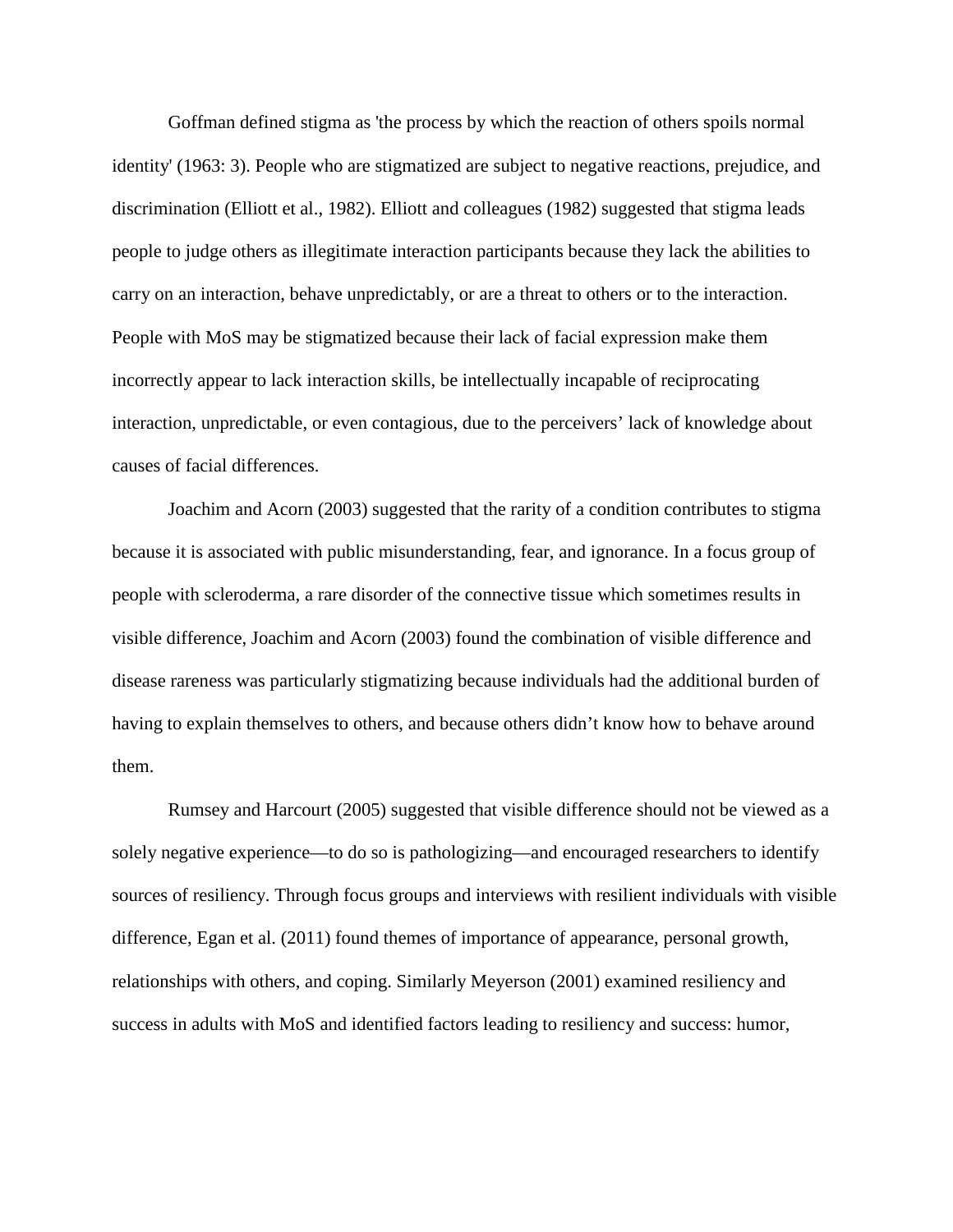determination to surpass others' lowered expectations of them, sense of self, special skills, family support, networking, and faith.

# **Study Overview and Purpose**

Although people with MoS may have difficulty with social functioning (Bogart  $\&$ Matsumoto, 2010; Briegel, 2007), the few existing studies have not provided insight into their specific social interaction challenges, experiences, and strategies. The purpose of this study was to explore, from the perspective of individuals with MoS, their experiences with and strategies for social interaction. Focus groups and qualitative research are a useful first step in building a new research area (Vaughn et al., 1996).. The interactional nature of a focus group has the potential to elicit information that could not be obtained from an individual interview (Vaughn et al., 1996). Participants can build upon others' statements, be socially supported, and learn from each other.

# **METHOD**

#### **Participants**

Participants were recruited with notices in the Moebius Syndrome Foundation Conference brochure and website. Inclusion criteria were as follows: 18 years or older, diagnosis of MoS, and ability to hold a comprehensible conversation in English. The ideal size of a focus group is approximately 12 or less to ensure that everyone can participate and reach sufficient depth of discussion (Vaughn et al., 1996). Thus, we limited participants to the first 12 individuals to qualify and agree to participate. Participants were 6 women and 6 men. Their age range was 18-60 (mean age = 41 years). Ten were Caucasian and 2 were Hispanic/Latino. Ten participants were from the US, one was from Canada, and one was from the UK. Participants reported a range of occupations including: teacher, accountant, clerk, homemaker, retired, and student. All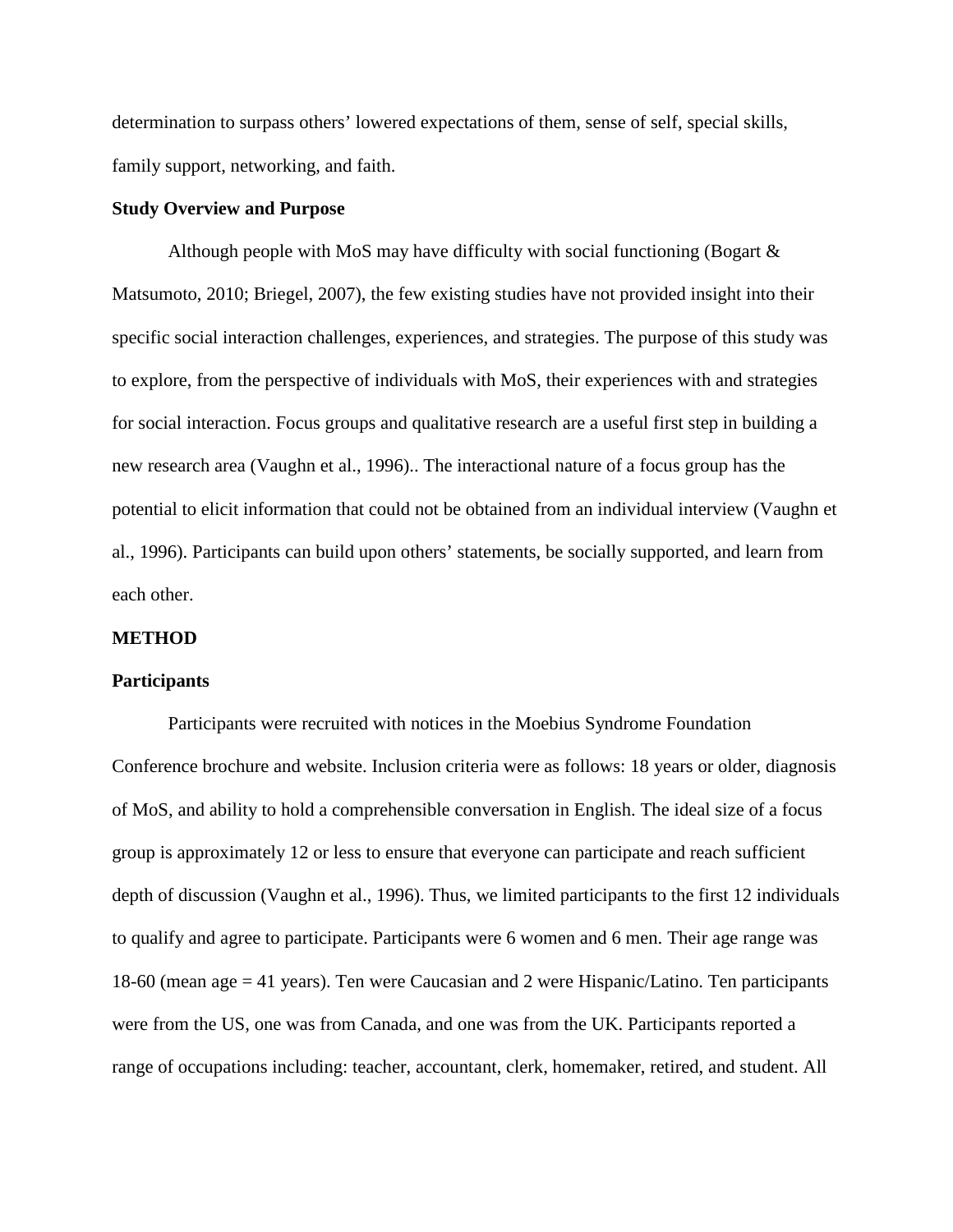were observed to have moderate to severe facial paralysis. Two participants reported having facial reanimation surgery which gave them a limited ability to form a social smile, but no other facial expressions, although performance of this smile is usually effortful and not spontaneous (Zuker et al., 2000).

# **Procedure**

This study was approved by the Tufts University Internal Review Board. By signing the informed consent form, they agreed to keep information shared in the focus group confidential. The focus group lasted 90 minutes and was held at the biannual Moebius Syndrome Foundation Conference in Broomfield, CO, US. There were two moderators, both of whom have MoS (the first and third authors). The moderators did not discuss their own experiences with MoS to avoid influencing participants. A research assistant, who did not have MoS, was also present to assist with administrative tasks. Participants completed a short demographic form before beginning the focus group discussion. There were 7 open-ended questions to guide the discussion, which were chosen based on literature review and the researchers' expertise with MoS. The discussion was audiotaped and subsequently transcribed to accurately record participants' responses. A researcher mailed a summary of findings to participants three weeks after the focus group and asked if there was anything they would like to add. Five participants responded, indicated their agreement with the summary and did not have additions.

#### **Analysis**

The transcripts were analyzed using conventional qualitative content analysis (Hsieh and Shannon, 2005). This method is ideal for use when there is little existing theory or research in an area. The software program NUD\*IST Vivo 1.2 (1999) was used to assist with analysis. Five independent coders (the first author and four occupational therapy graduate students) analyzed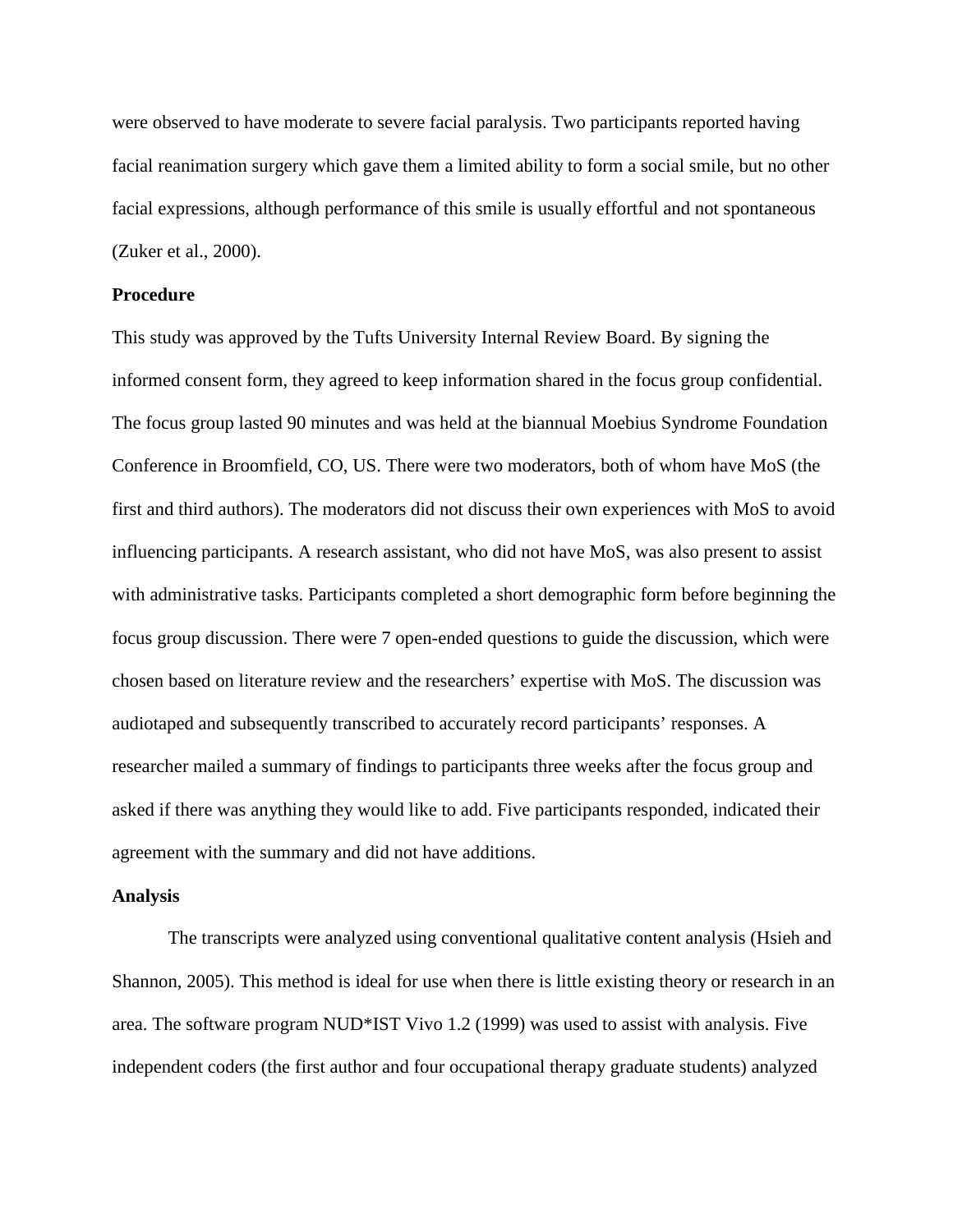the transcript in an iterative process, which involved developing codes to represent key ideas in the transcript, finding themes that represented broader ideas, and finally, categorizing each code under a theme. Coders completed each step independently first, and then discussed their findings as a group until an agreement was made.

# **RESULTS**

Analysis identified five themes describing the social functioning experiences of people with Moebius, each of which represented a continuum of positive and negative aspects: resilience/sensitivity, social engagement/disengagement, social support/stigma, being understood/misunderstood, and public awareness/lack of awareness of MoS. Table 1 shows themes and their corresponding codes.

# INSERT TABLE 1 ABOUT HERE

#### **Social Engagement/Disengagement**

Participants felt that MoS played a salient role in social interaction when meeting someone new: 'Moebius is the first thing that people notice.' 'I always think that there is a moment of hesitation when I start talking to people. They are listening but they are thinking, "Why is she talking like that?".'

Sometimes others didn't know how to interact with them and the interaction was uncomfortable for everyone involved. Depending on the situation, some participants responded with avoidance and passivity: 'In this room I feel comfortable talking but if this was at school, I wouldn't. I would sit here and I wouldn't say anything. So it depends who you are talking to.' However, participants felt their interactions were usually positive, particularly with people who were familiar with them, such as friends and family: 'People notice it, but I have a normal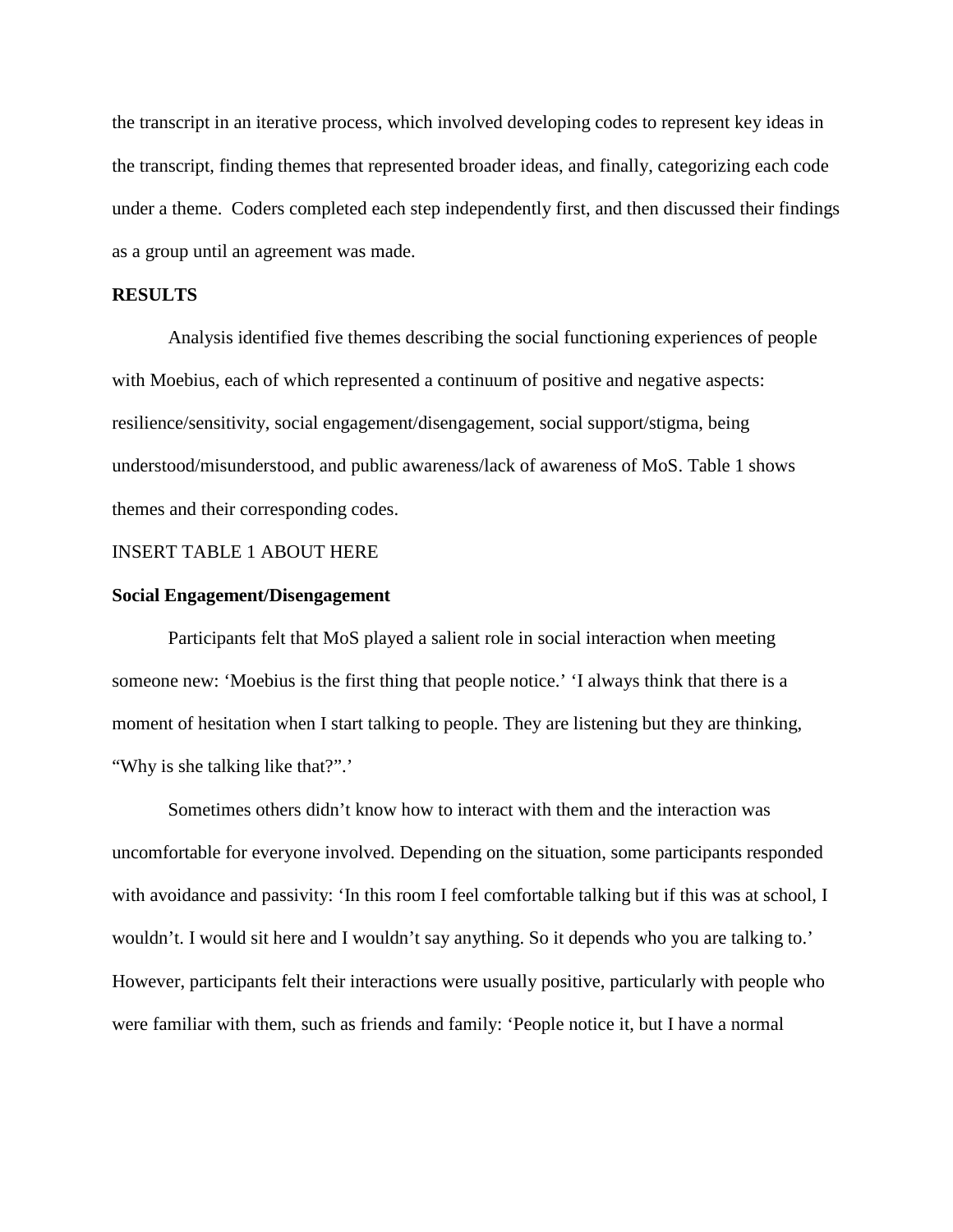conversation afterwards.' They listed a variety of expressive strategies to compensate for their lack of expression, which are shown in Table 2.

# INSERT TABLE 2 ABOUT HERE

Many participants used their social skills to proactively manage other people's impressions and reactions to them:

I have come to realize that you actually need to manage the reactions of the people that you're talking to. You're trying to help them feel more comfortable with who you are. I just remind myself when I'm meeting someone new that maybe they haven't seen Moebius before and maybe they're not sure of your intelligence, so you want to stamp that out straight away…You're always telling jokes and that is so important to help people relax. I think the other thing is being confident in yourself…The more you do it, you kind of need to practice it and when you get a good response you think "ah, that worked. I'll use that again." Then you build up like a repertoire of different tools that you can use.

Participants felt it was important to 'show the person behind the Moebius': 'You want to show them actually who you are and what your personality is and what you like, so you actually take them past the Moebius to help them see you as a person.' Approximately half the group mentioned facilitating social interaction by being outgoing and engaging. For example, one man suggested starting conversations by talking about pop culture, a topic he found many people will readily discuss. One woman said:

For me it's talking about something that I know about. So if you can be knowledgeable or interesting or funny, then that helps them see past the Moebius and actually see you as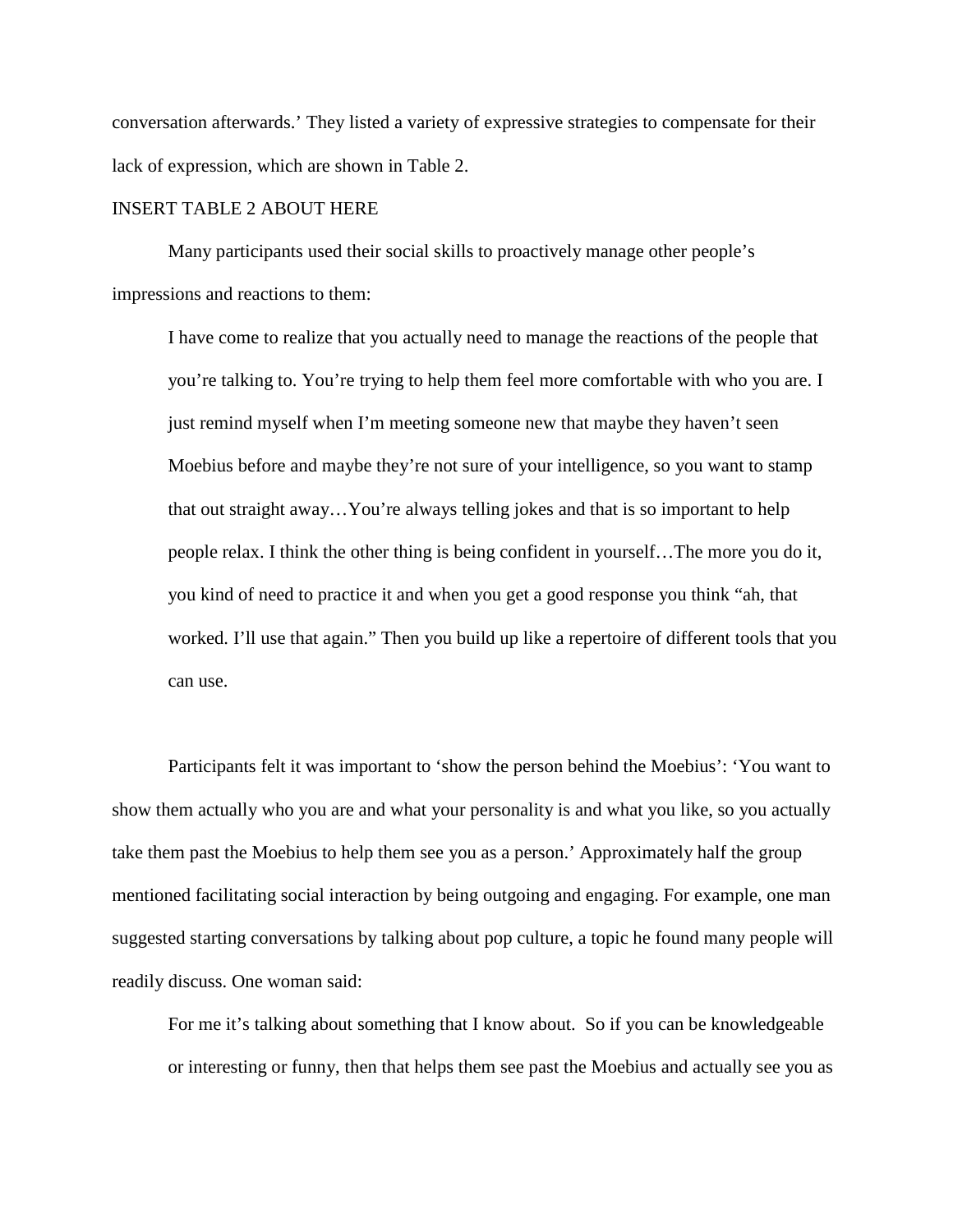having something to say that they might be interested in. I remember when I was younger, I was probably like quite a lot of you, quite shy. I started by asking people questions, because I worked out if you asked a question, you could get the other person to talk and you don't have to talk. Then, as the more confident I became, I found that I did have something to say.

# **Resilience/Sensitivity**

Resilience/Sensitivity was a dimension of inner strength when faced with challenges in various life roles. Some exhibited low confidence in certain situations: 'I do have some kind of lack of confidence when I don't know people.' This was particularly marked in the realm of romantic relationships, perhaps due to the stigma associated with facial difference: 'I just assumed that no one would really be [romantically] interested in me.'

On the other hand, many participants were resilient; they displayed confidence, persistence, competence, and an attitude of not taking others' negative judgments personally and not letting MoS limit them: 'I think one important thing is being confident in yourself. Getting really hard [tough] so when you get these people who are, let's say, less than polite, that you realize that it's not your problem, it's their problem.' Having competence and skills took the focus away from MoS and gave participants something valuable to contribute to an interaction:

The only way to be successful at this job was to forget that I had Moebius, and once I was able to do that, I noticed that nobody else was worried that I had Moebius. Most people didn't care because we were serving each other and all we cared about was getting the job done. So in terms of being successful I guess I can say that I was successful in all the jobs I had.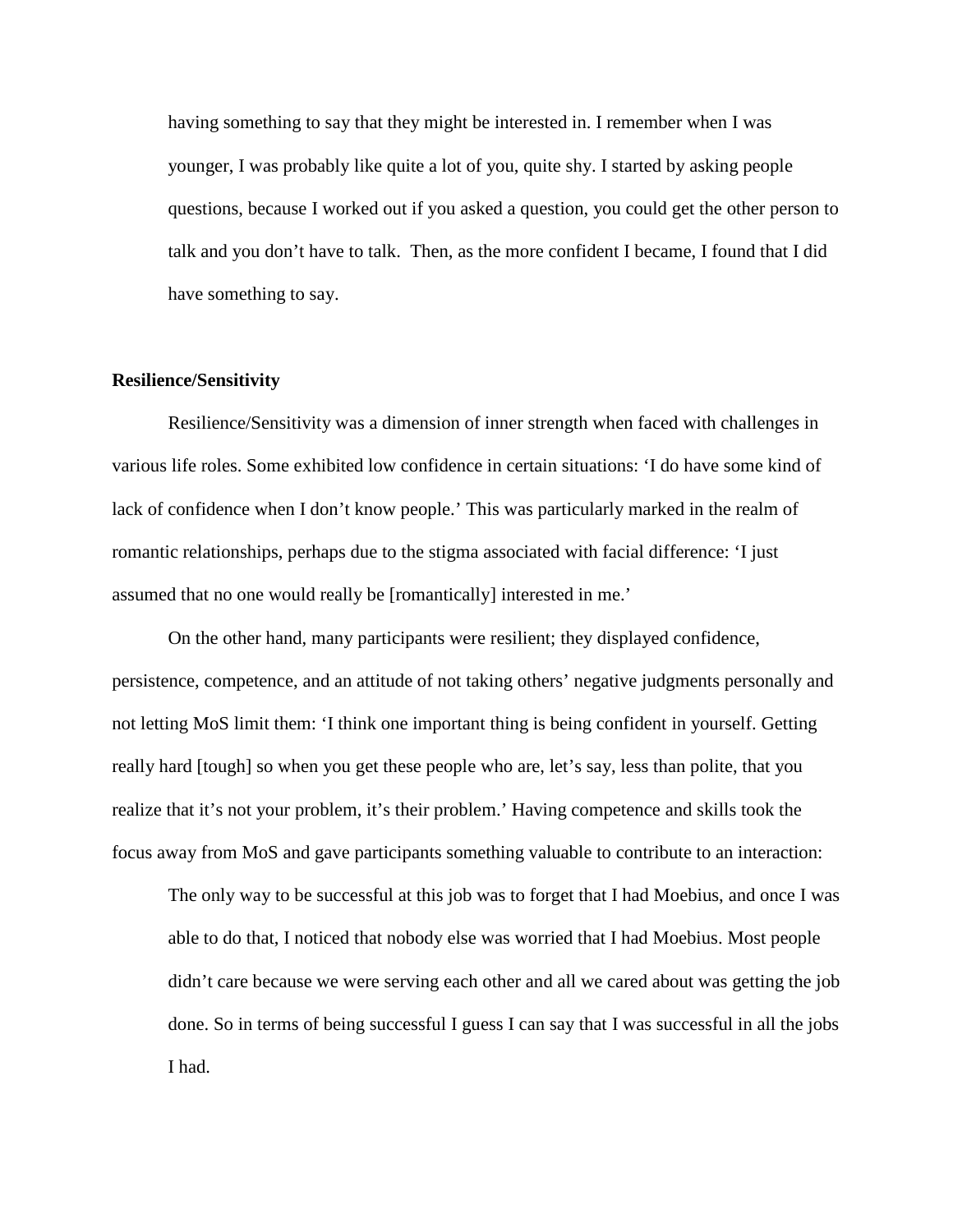I've liked doing different volunteer work but it always involves…establishing who you are with new groups of people. And in that case you're volunteering to do something, you're showing you can provide a service. So, it seems easier that way, you're all there to do the same thing and to help, a group effort.

Some people felt it was important not to let MoS limit them: 'I just go talk to people. I don't let Moebius limit me. I just go out and do stuff.' Another participant said: 'Now the only time I know I have Moebius is when I look in the mirror. So just forget about it, act like everybody else does.'

# **Social Support/Stigma**

People reported experiencing social stigma in the form of prejudice, discrimination, and bullying. Many people experienced teasing when they were children, which lead to low-self esteem when they were younger: 'When I was a kid people used to say, "oh you're retarded," or, "you look like a buck-toothed beaver."' Many felt that their interactions and confidence improved significantly in adulthood.

Several noticed children staring at them, which made them feel uncomfortable and reminded them that MoS was readily apparent. One participant suggested waving or saying 'hi' to the child to show him or her that he noticed the staring. Another suggested interacting with the child to educate him and show him that he was a normal person.

Several reported being avoided by others: 'I sat on a train recently and a lady looked at me a few times and then she moved away.' Participants encountered someone who would not directly address them, and instead addressed someone else they were with. During this situation,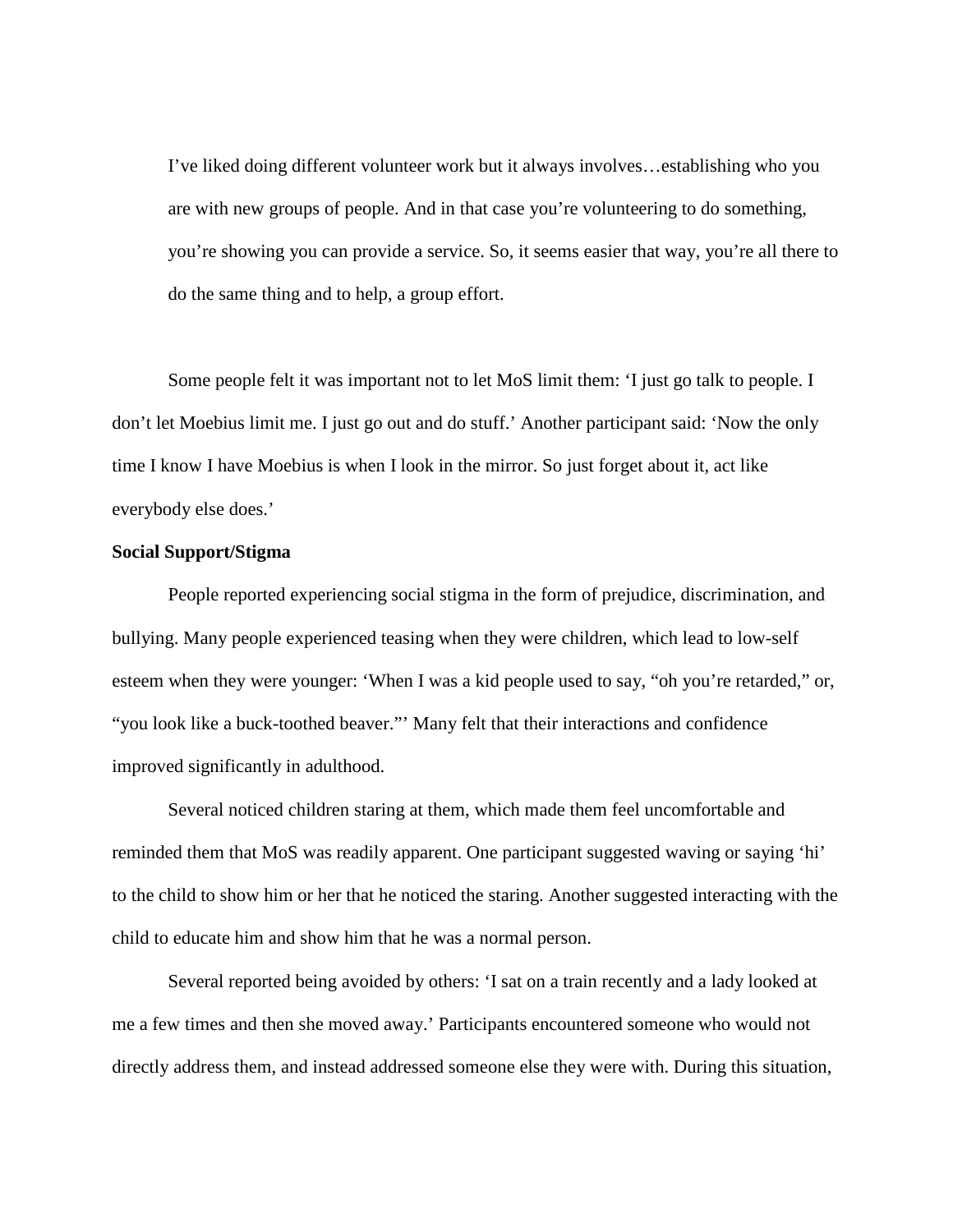one woman firmly addressed the person and said: 'You can talk to me, please.' Another woman said:

I was in a store at the mall and there was a lady passing out some kind of sample to everyone but me…. I walked by her several times and she never once looked at me. Normally stuff doesn't upset me but that just upset me so bad because I thought this woman is just acting like I'm nobody, I'm not here.

Many participants were professionally successful: 'We can succeed. It can be a huge obstacle in our way, so we just have to kick it aside.' However, many experienced subtle or overt discrimination from employers at some point. One man felt that subtle discrimination was at play when he didn't get a promotion for which he was qualified:

Evidence shows that people with MoS can get hired into jobs and so obviously it's not a huge negative….People can do well in their jobs and there are plenty of people at this conference who show that. I do think that it has happened to me that sometimes MoS can affect how far you can go.

He pointed out that people with MoS can offer a diverse perspective to employers: 'I work a lot with employers and help them see that they lose out by not having us because we have a lot to give. We represent a diverse society and we should be there, everywhere, at all levels.'

On the other end of the continuum, social support took the form of support from family, friends, medical professionals, and organizations. One man who experienced hiring discrimination because he had MoS and was also an ethnic minority benefitted from an organization that helped people with disabilities find employment. Several were appreciative of the speech therapy they received as children: 'I had to go through speech therapy and it's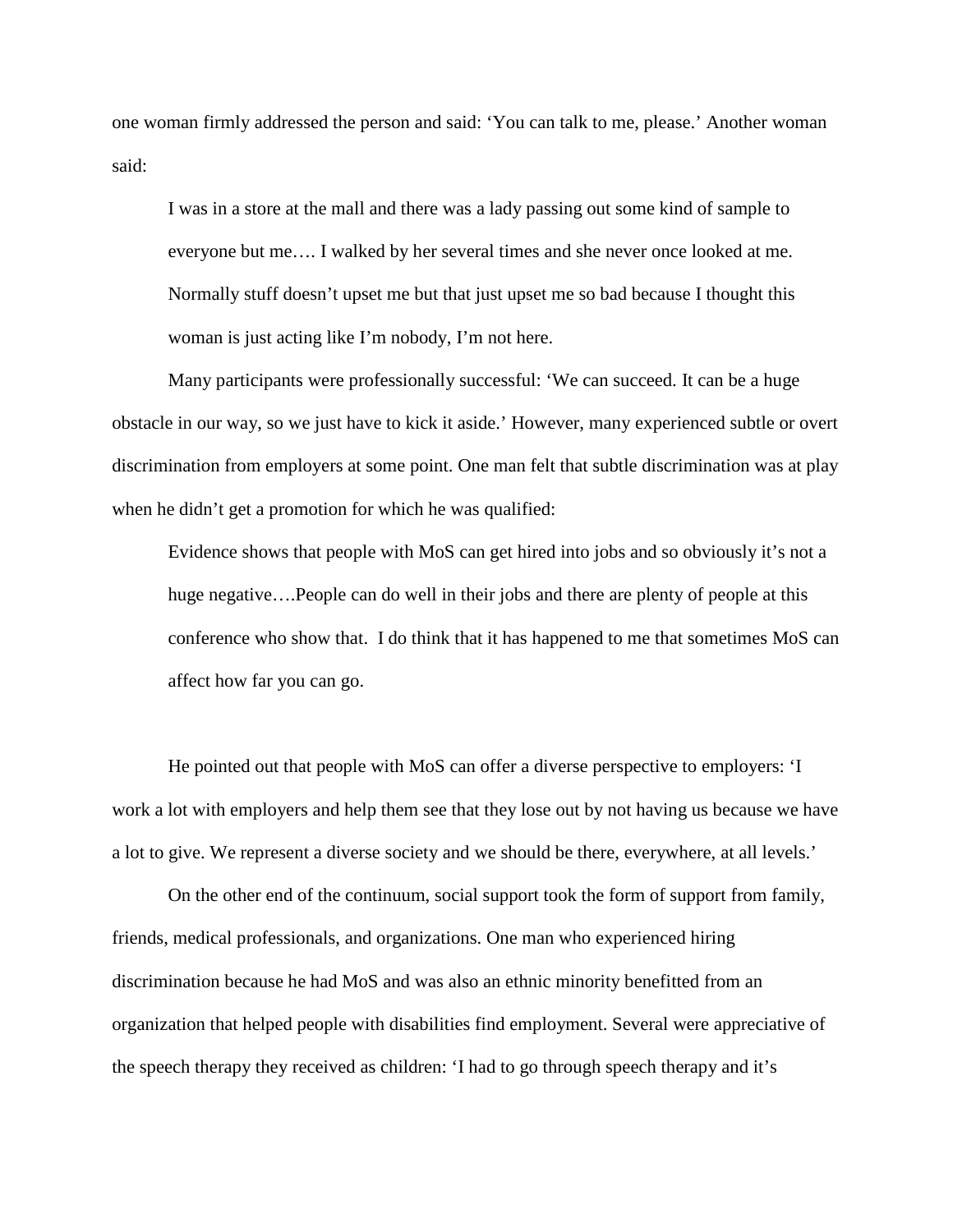probably a good thing I did because if I had not gone, there might be a whole lot more people that wouldn't understand what I was saying.'

# **Being understood/misunderstood**

Feeling misunderstood and seeking understanding was a central theme in the discussion. The most common concern was others' difficulty understanding their speech:

This one joke I always use is that two of the hardest sounds for us to make is the M sound and the B sound. But what do they call the thing that we have? Moebius, the hardest thing for us to say.

At a fast food place, I told [the cashier] what I wanted and she didn't understand so she asked again and I told her and she didn't understand. She turned around and walked off….She got someone else to help her and then they finally got it, but it was embarrassing.

Another aspect of being misunderstood was people misunderstanding their emotions, personality, or intent due to their lack of facial expression: 'People don't know if you're kidding, all the time people say, "Are you joking? Are you serious?"'

On the other end of the continuum, people felt understood when others were able to comprehend their speech and: 'see the real person behind the Moebius.' One man appreciated: 'people who see me for who I am and they can understand me clearly and they just see me, Mike<sup>[2](#page-13-0)</sup>, the person, instead of Mike, the person who has something wrong with him.' Several participants commented that they felt most comfortable and understood with family, friends, or other people with MoS.

<span id="page-13-0"></span>2 Pseudonym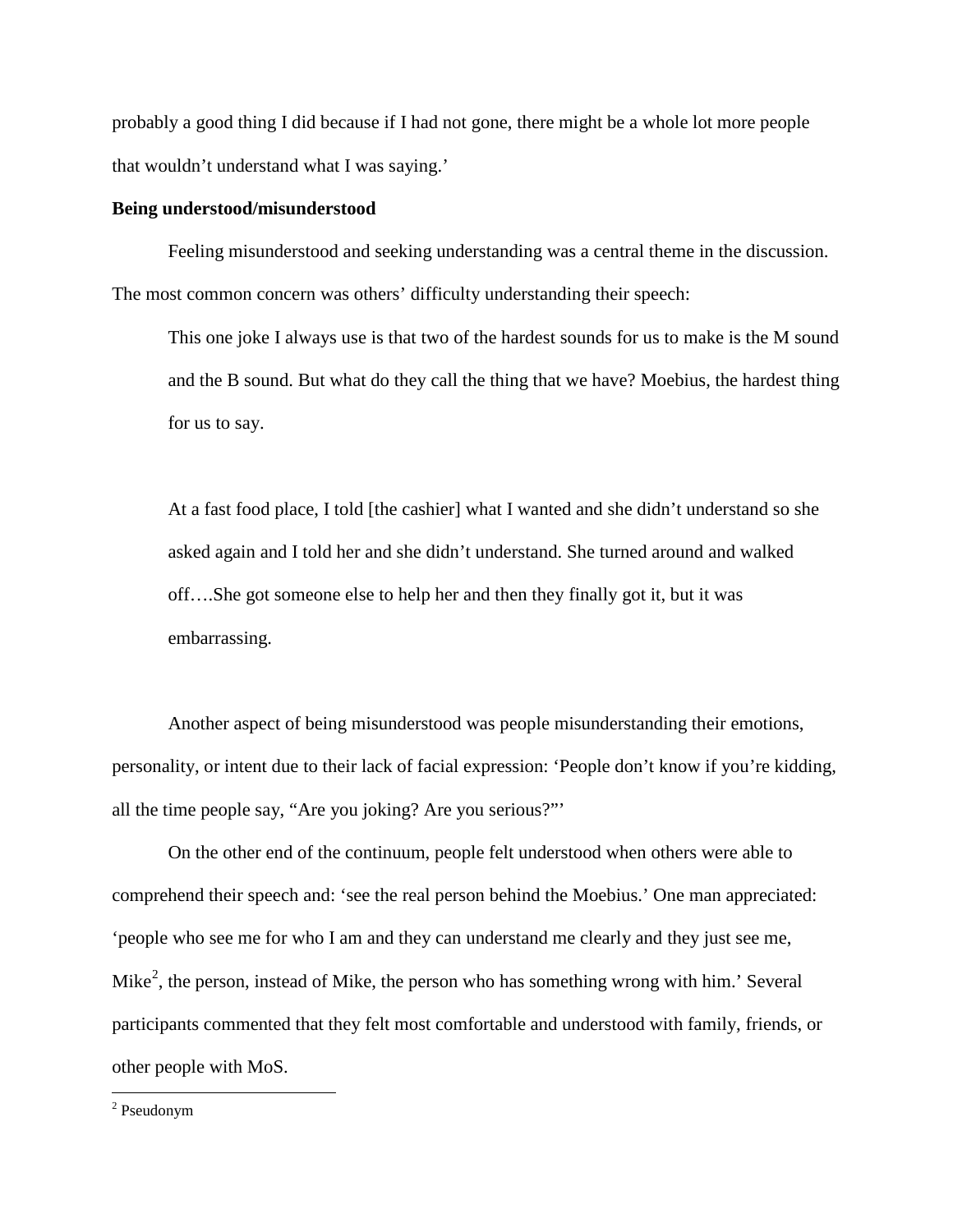# **Public awareness/lack of awareness**

Related to a feeling of lack of understanding, the lack of public awareness about MoS was a significant concern. Most people have not heard of MoS and although they notice that a person with the condition looks and speaks differently, they do not know why: '[Strangers] don't know what they're seeing or they don't know how to behave.' Because the face is visibly different and not responsive, many mistake people with MoS as having an intellectual disability: 'People think I have mental retardation.'

Many participants were frustrated with the lack of public awareness about MoS: They do a lot of run-a-thons for cancer and other common diseases. But not once have I heard on any radio stations or read in the newspaper or on the internet anything about Moebius. I think the news should get out to the public so people like us don't have to confront somebody that has to look at us for five minutes to try to figure out who the hell we are.

The fact that others are not likely to be familiar with MoS provoked a dichotomy amongst participants about whether or not to explain MoS. Several took a proactive strategy by educating new people, which made both parties more comfortable and got rid of the 'elephant in the room':

When I was a nurse and I was starting a new job at a nursing unit, we were used to having educational conferences about different things, so I decided to do one on Moebius. It was well-received. People were happy to get their questions answered. It seemed to break the ice.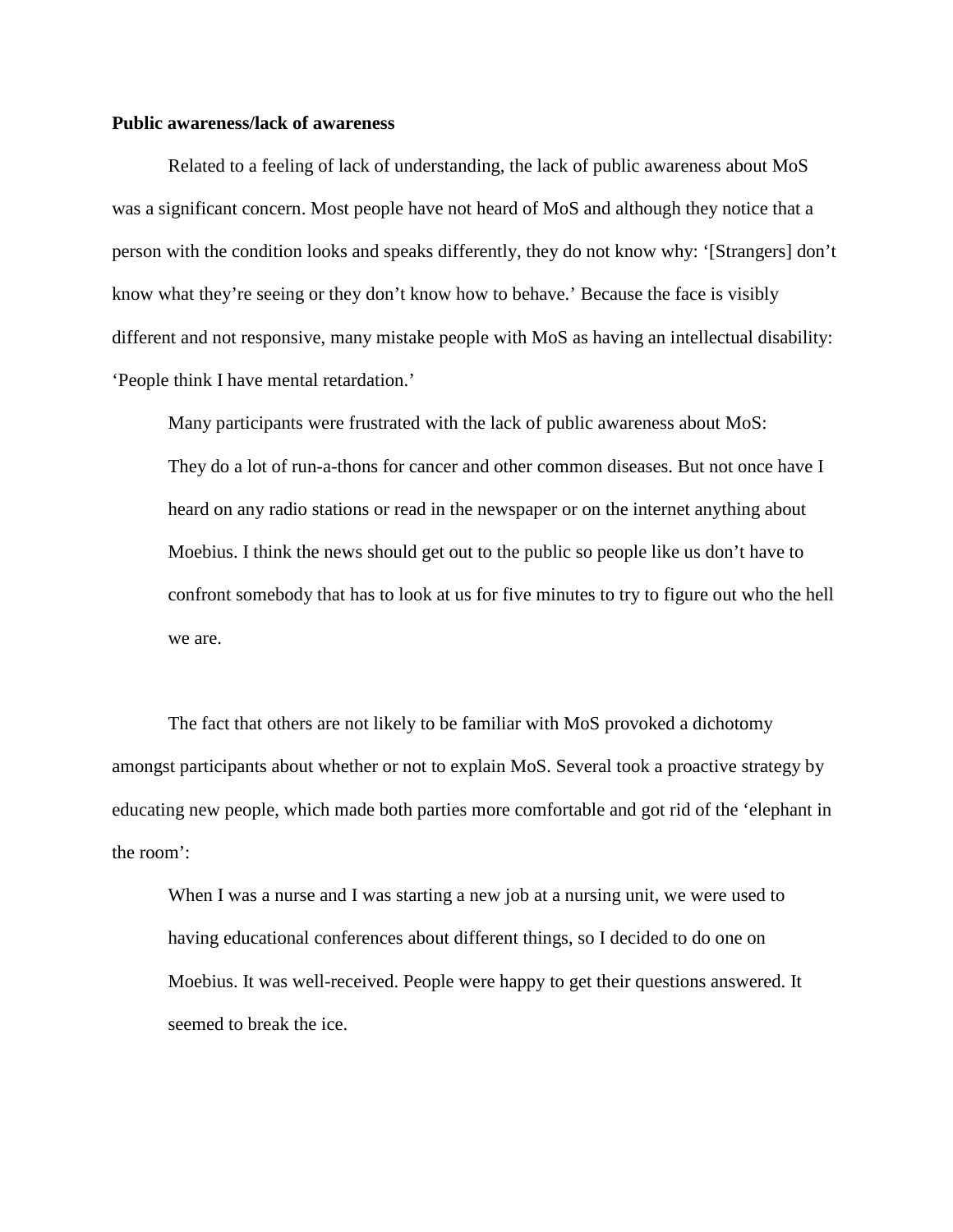When I'm teaching a new class, I spend about ten minutes talking about Moebius and what it is and why I look different and so on. I think what makes it successful is people respect the fact that you're not trying to hide or pretend, because they can see that I look different. I always say to them, "look, you're all too polite to say so, but you all can tell that I talk a little bit different, I look a little bit different. So here's what's going on." And I make some jokes…From that point on I don't say a word about it and it never comes up.

Others felt that people should just accept them as they are without requiring an explanation:

I don't explain it. I just let them think what they want. I mean even my [romantic partner of 30 years]…this is the first time we've ever talked about it. I know a lot of people probably won't agree with me, but I think it's rude when people you don't even know ask you about it.

Some felt conflicted, that they should explain themselves when meeting others, while at the same time feeling uncomfortable disclosing such personal information:

I feel that I have to explain myself. I usually don't, but that's the reaction that I get. When I'm in a family situation, I feel more at ease than when I get in a group or a class or something I feel like I have to explain what is going on.

# **DISCUSSION**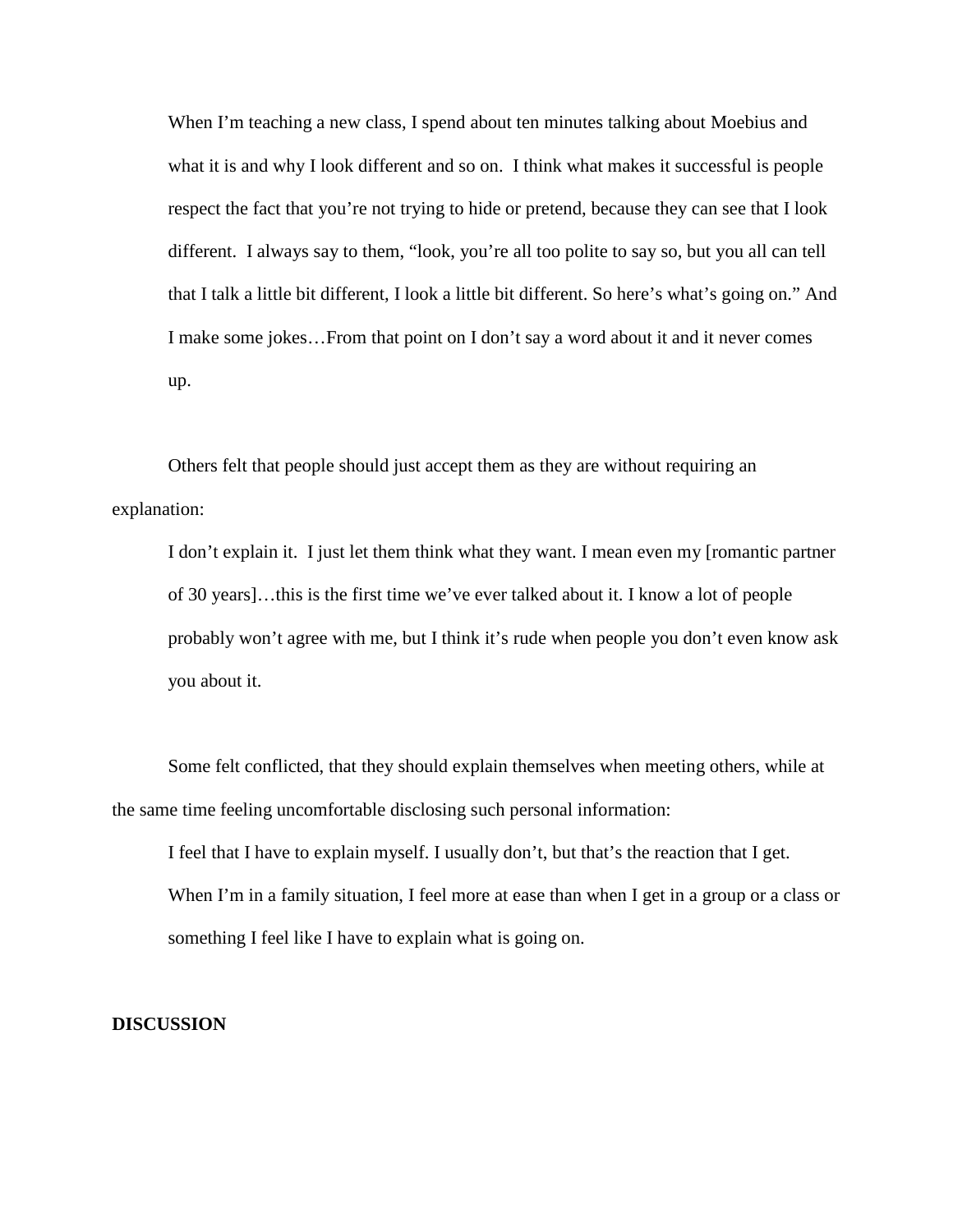Participants in this focus group reported a variety of experiences with and strategies for social interaction. They felt that their interactions with family members and friends who could 'see the real person behind the Moebius' were positive but reported some negative experiences when meeting new people, a time when people are more focused on superficial information. Among their strategies to facilitate social interaction, the compensatory expressive strategies described in Table 2, such as using tone of voice, gestures, and speaking clearly, were particularly important for social functioning and reducing misunderstandings. Interaction with MoS involves a struggle to be understood on many levels. Barriers to being understood include: inability to form facial expressions, speech difficulty, others' lack of understanding of MoS, and stigma. Further, there are several reasons why people with MoS are at risk for being stigmatized and judged as illegitimate interaction partners (Elliot et al., 1982): it is a disability, the face is visibly different, the public is ignorant about it, and the face is inexpressive, restricting the individuals' ability to communicate, and giving the person the appearance of a lack of emotion or intelligence.

The lack of public awareness about MoS was particularly concerning to participants. As described in Joachim and Acorn's (2003) focus group study of scleroderma, having a condition so rare that people do not understand one's appearance or know how to interact is particularly stigmatizing. When people encounter someone with a well-known disability, such as mobility impairment or blindness, others are at least able to recognize the nature of the impairment and may have had experience interacting with others with the condition. They may respond with empathy and understanding (Joachim and Acorn, 2003). However, when people encounter someone with MoS, which is not generally understood by the public, they may react negatively because they are unsure how to interact.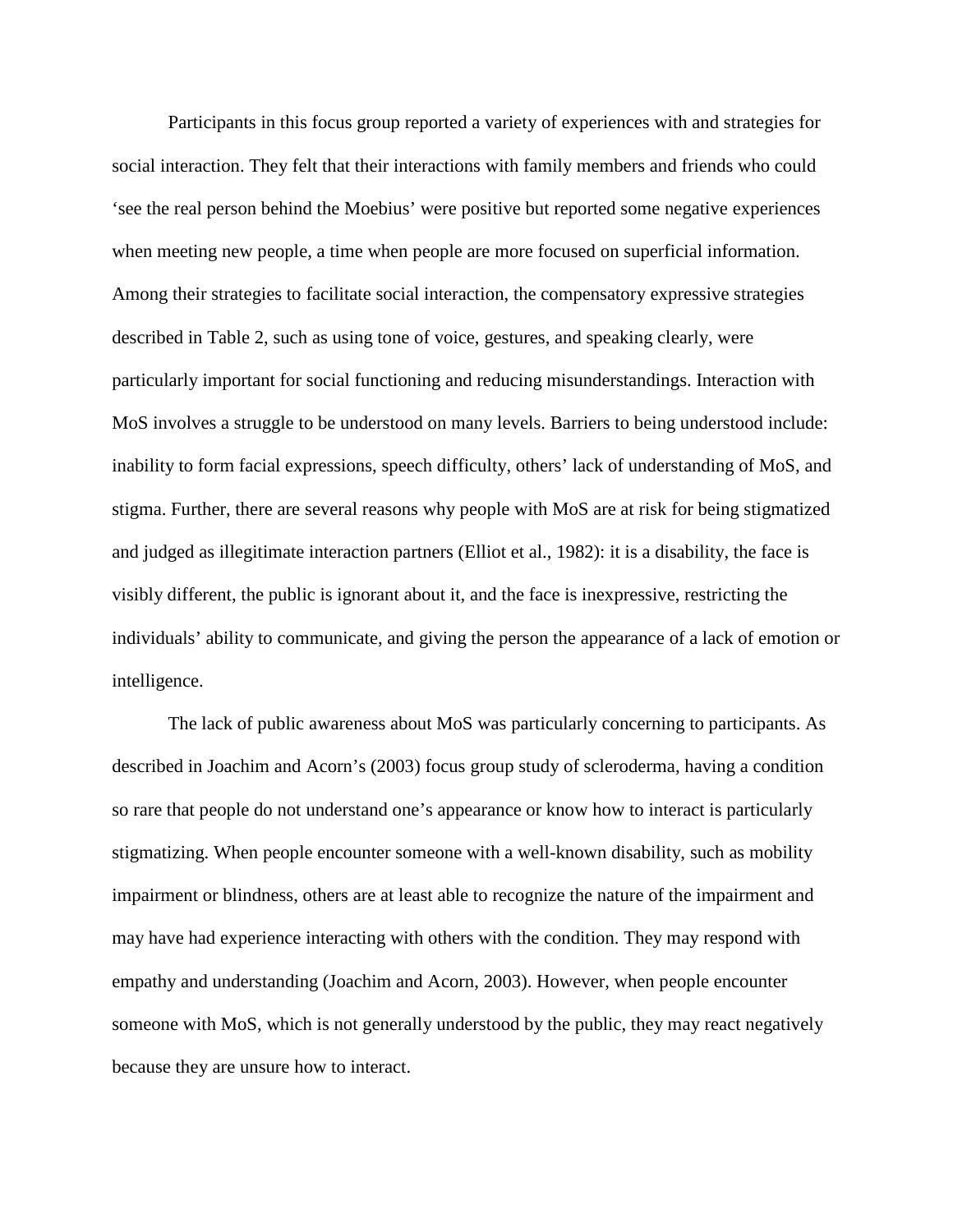Although all participants had symptoms of MoS that were readily apparent, some participants did not explain their condition to others, even close friends or intimate partners. This reticence may be due to shame from internalized stigma. Further, disability often results in a lack of privacy (Olkin, 1999); individuals are unfairly expected to provide personal information about their condition to strangers. On the other hand, people with MoS seek to be understood and wish for greater awareness of their condition. In line with this goal, several of the participants in our focus group educated people who might play important roles in their lives about MoS—when teaching a new class of students, or when beginning a new job, with close friends—and they reported that they felt more comfortable when they did. Indeed, participants in Egan et al.'s (2011) study on resiliency with visible difference felt they could reduce the stigma of their condition by talking about it openly. In Meyerson's (2001) study, all 18 participants encouraged being open and honest about MoS.

It is noteworthy that society places the responsibility of adaptation on the individual with MoS. It is up to the individual to put other people at ease, be outgoing and engaging, help them to understand their speech and emotions, and explain MoS. Participants in this study have developed an extensive set of compensations to improve interactions. Most participants felt that their social interactions were usually positive, several mentioned being in loving romantic relationships, and many were successful in their careers. However, the extra effort they must exert during social interaction can be exhausting (Cole and Spalding, 2008). Despite these challenges, people with MoS can have remarkable resilience (Meyerson, 2001). Indeed, they can have the same levels of satisfaction with life, anxiety, and depression as the typical population (Bogart and Matsumoto, 2010).

#### **Advantages and Limitations**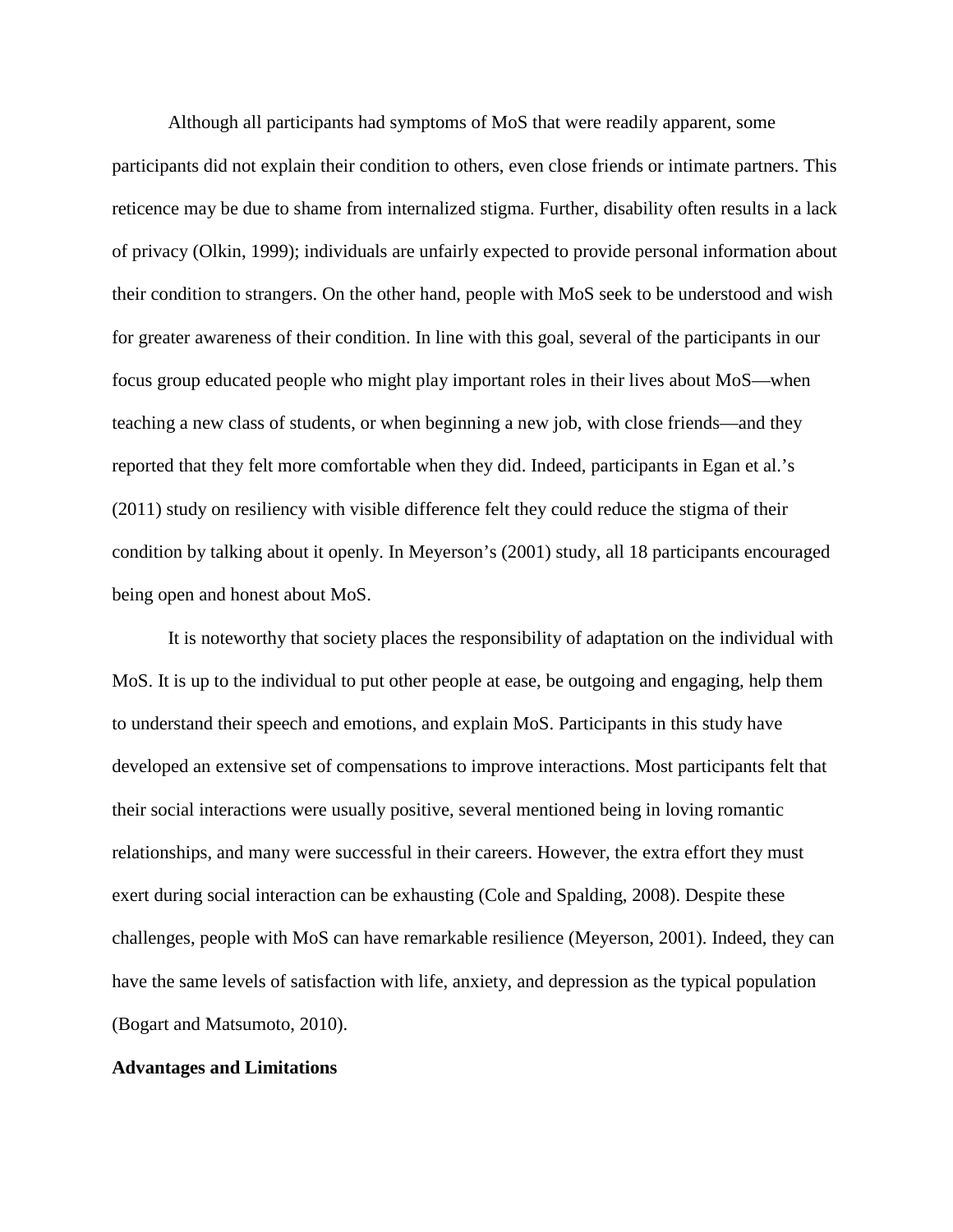Due to the sampling limitations inherent in studying a rare condition such as MoS, only one focus group was held. In order to collect enough participants, the focus group was held at the MoS Conference. This raises the potential for sampling bias, since people with MoS who did not attend the conference for whatever reason (e.g. lack of awareness, lack of interest) could not participate. Further, the very nature of focus groups may attract people who are more socially adapted. The fact that the focus group was held within a conference can also be considered an advantage; the conference may have fostered social support, making people feel more comfortable discussing this sensitive topic, and leading to more in-depth and honest discussions. Acceptance of disability varies across cultures, so it is likely that individuals from other cultures have different experiences and strategies than our mostly American sample. Thus, our findings are not meant to be considered representative of all people with MoS, but rather to represent important dimensions of the MoS experience.

The fact that the moderators of the focus group had MoS themselves may have reduced the power differential issues common to focus groups (Fox et al., 2007), and increased participants' comfort level. Disability activism groups have called for an increase in research *by* people with disabilities *for* people with disabilities (Olkin, 1999). The credibility of the study is increased by the fact that two of the authors have personal experience with MoS.

# **Implications**

According to participants' comments, the primary barriers to social participation for people with MoS are not within themselves, but rather, something that should be addressed by society at large: stigma, lack of public awareness, and others' difficulty understanding their expressions. Several participants called for public awareness campaigns about facial paralysis. Ideally, these campaigns could be directed at healthcare professionals, educators, employers, and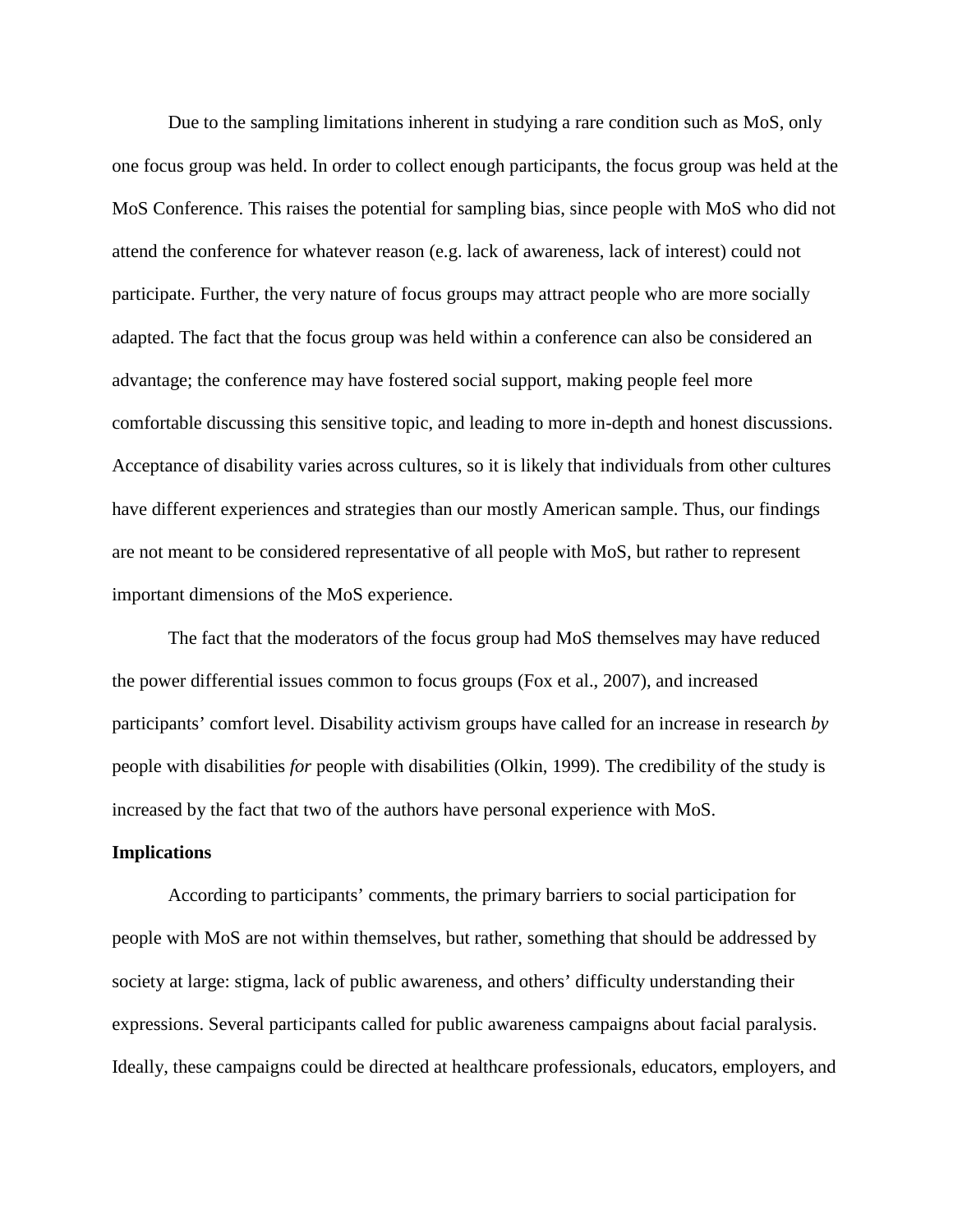the general public to educate about facial paralysis and guide people to look beyond the facial paralysis and focus on the individual's body language and voice for cues to their emotions. In particular, this could improve healthcare practitioners' ability to recognize the person's emotions or pain and facilitate therapeutic rapport.

However, with a condition so rare, individuals with MoS will always encounter people who are not familiar with it. As such, we recommend that people with MoS take on the responsibility to educate others people who might play important roles in their lives. Educating others gives the person with MoS control over the situation, allows them to manage others' impressions, raise awareness, and can make both parties feel more comfortable (Egan et al., 2011; Meyerson, 2001).

Some of our participants felt a lack of confidence when meeting new people and were frustrated by others' inability to recognize their emotions. In order to support individuals with these concerns, we recommend a social skills training program such as the one provided by the UK charity Changing Faces, a group workshop for people with visible difference involving instruction, modeling, role play, feedback, and group discussion (Robinson et al., 1996). It provides practical solutions to specific issues, such as how to respond to strangers' questions about their condition. A preliminary study suggested that, after participating, individuals felt reduced distress and increased confidence when meeting new people (Robinson et al., 1996). In order to address participants' concerns about others' difficulty recognizing their expressions, teaching the compensatory expressive strategies indentified in this research could be a novel addition to a social skills intervention. For example, participants could practice gesturing and verbalizing their emotions during role play. There is a paucity of evidence-based interventions for people with FP or visible difference (Bessell  $& Mass, 2007$ ). We encourage developing and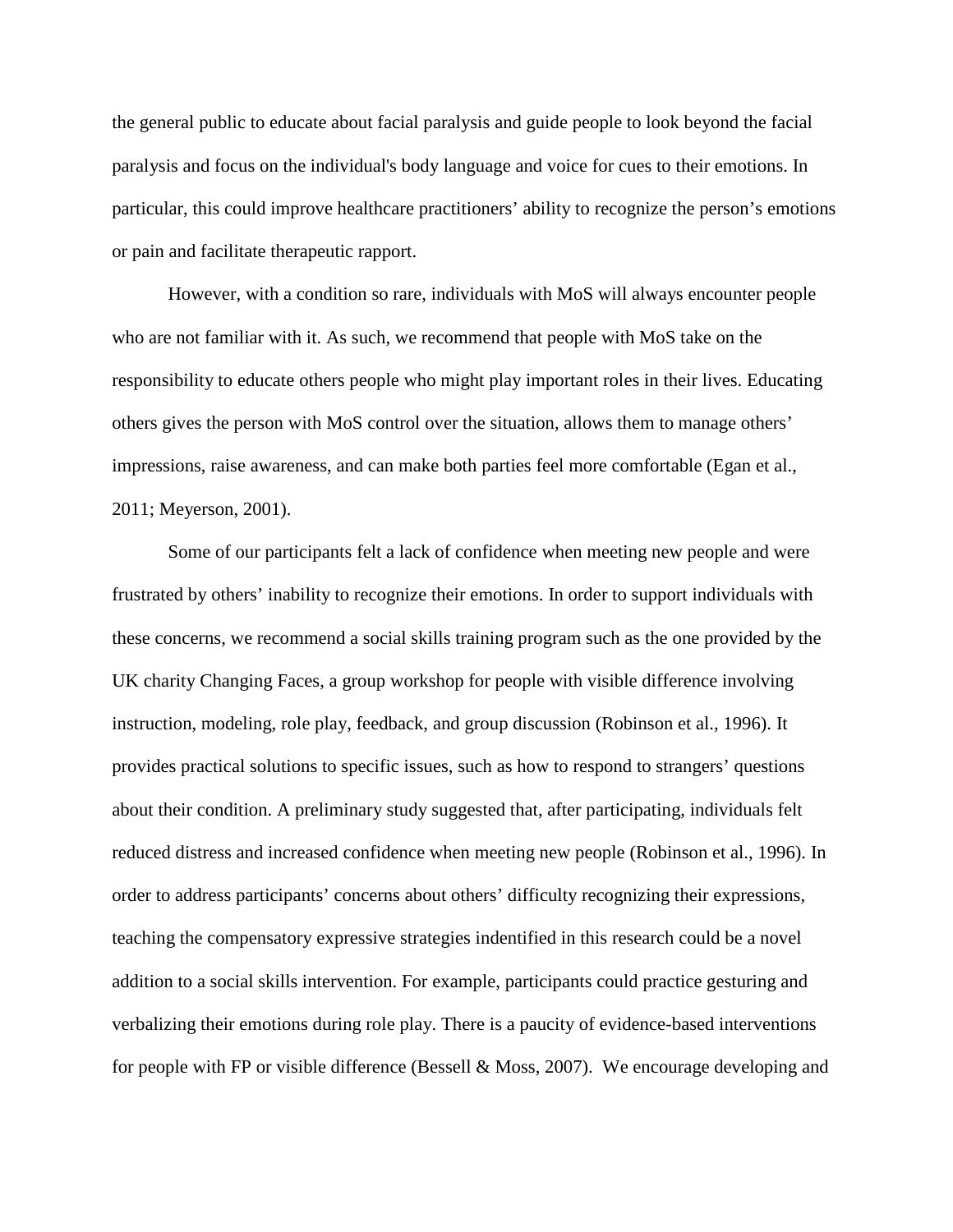testing such an intervention, which could be useful for people with many types of facial paralysis and facial difference, particularly those with acquired conditions who may have difficulty adapting.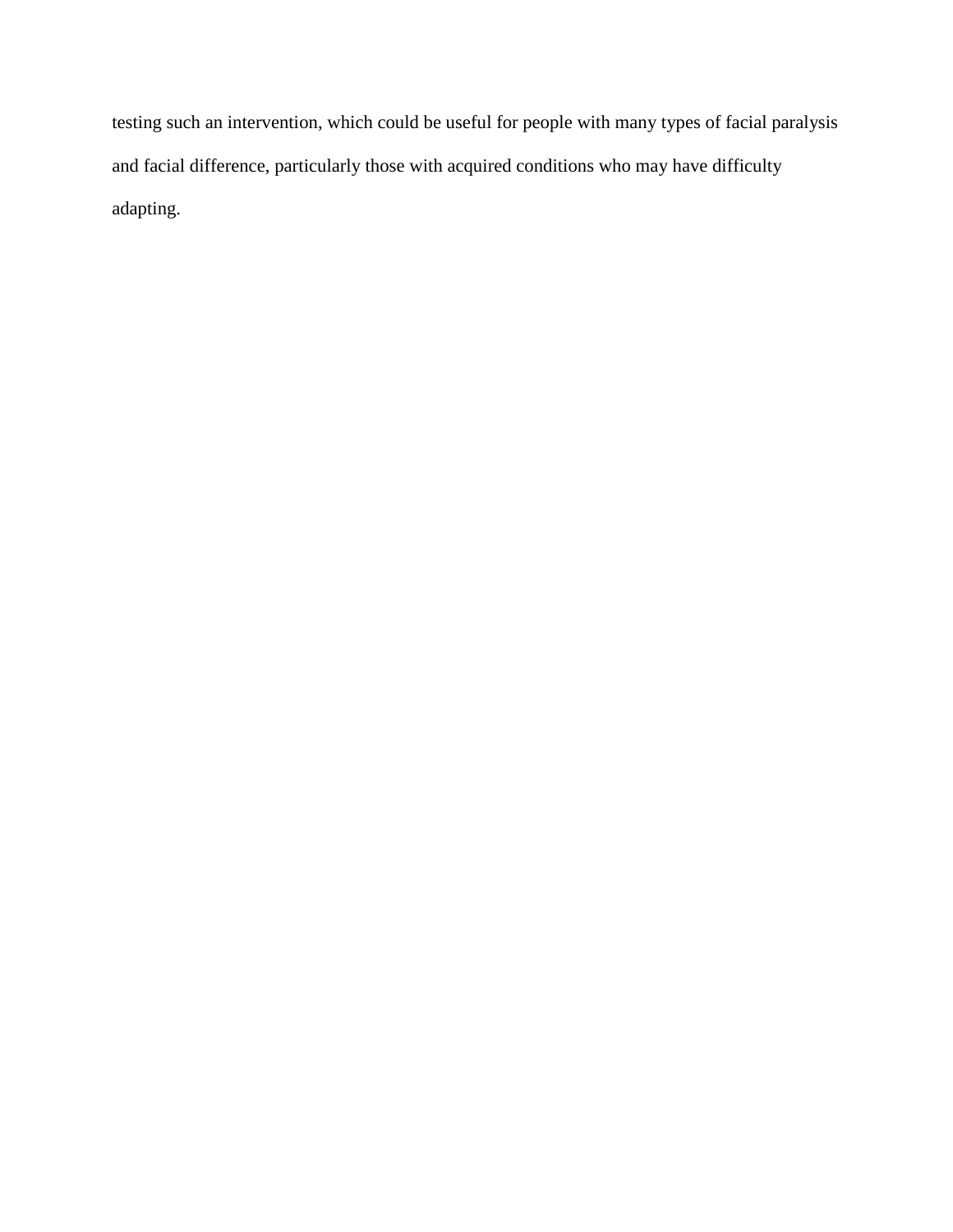# **FUNDING**

This work was partially supported by a US Moebius Syndrome Foundation research travel grant.

# **REFERENCES**

- Bessell A and Moss TP (2007) Evaluating the effectiveness of psychosocial interventions for individuals with visible differences: A systematic review of the empirical literature. *Body Image* 4(3): 227–238.
- Bogart KR and Matsumoto D (2010) Living with Moebius syndrome: Adjustment, social competence, and satisfaction with life. *Cleft Palate-Craniofacial Journal* 47(2): 134-142.
- Briegel W (2006) Neuropsychiatric findings of Möbius sequence: a review. *Clinical Genetics* 70: 91–97.
- Briegel W (2007) Psychopathology and personality aspects of adults with Möbius sequence. *Clinical Genetics* 71: 376-377.

Cole J (2001) Empathy needs a face. *Journal of Consciousness Studies* 5(7): 51–68.

- Cole J and Spalding H (2008) *The Invisible Smile. Living Without Facial Expression.* New York: Oxford University Press.
- Egan K, Harcourt D, and Rumsey N (2011) A qualitative study of the experiences of people who identify themselves as having adjusted positively to a visible difference. *Journal of Health Psychology* 16(5): 739-749.
- Ekman P (1986) Psychosocial aspects of facial paralysis. In: May M (Ed) *The Facial Nerve.* New York: Thieme.
- Elliott GC, Ziegler HL, Altman BM, and Scott, DR (1982) Understanding stigma: Dimensions of deviance and coping. *Deviant Behavior 3*(3): 275–300.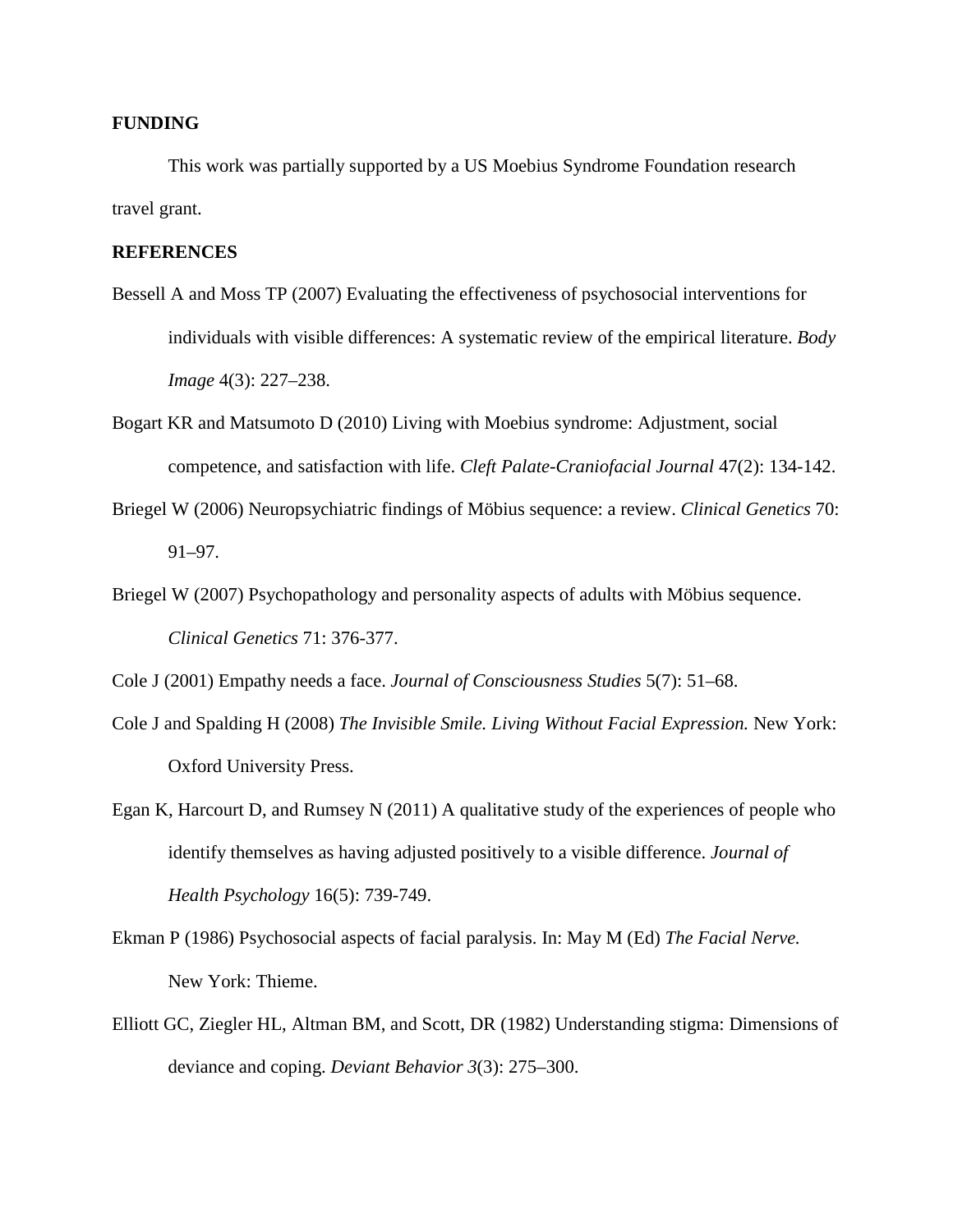- Fox FE, Morris M and Rumsey N (2007) Doing Synchronous Online Focus Groups With Young People. *Qualitative Health Research* 17(4): 539 -547.
- Goffman E (1963) Stigma: *Notes on the management of spoiled identity.* New Jersey: Prentice-Hall.
- Hsieh HF and Shannon SE (2005) Three approaches to qualitative content analysis. *Qualitative Health Research* 15(9): 1277-1288.
- Joachim G and Acorn S (2003) Life with a rare chronic disease: The scleroderma experience. *Journal of Advanced Nursing* 42(6): 598-606.
- Macgregor FC (1990) Facial disfigurement: problems and management of social interaction and implications for mental health. *Aesthetic Plastic Surgery* 14(1): 249–257.
- Meyerson M (2001) Resiliency and success in adults with Moebius syndrome. *Cleft Palate— Craniofacial Journal* 38(3): 231-235.
- Meyerson M and Foushee DR (1978) Speech, Language and Hearing in Moebius Syndrome: a Study of 22 Patients. *Developmental Medicine & Child Neurology* 20(3): 357-365.
- Noller P (1985) Video primacy—A further look. *Journal of Nonverbal Behavior* 9(1): 28-47.
- Olkin R (1999) *What Psychotherapists Should Know About Disability.* New York: The Guilford Press.
- QSR NUD\*IST Vivo (1999) Software user guide. Victoria, Australia.
- Robinson E, Rumsey N, and Partridge J (1996) An evaluation of the impact of social interaction skills training for facially disfigured people. *British Journal of Plastic Surgery* 49(5): 281-289.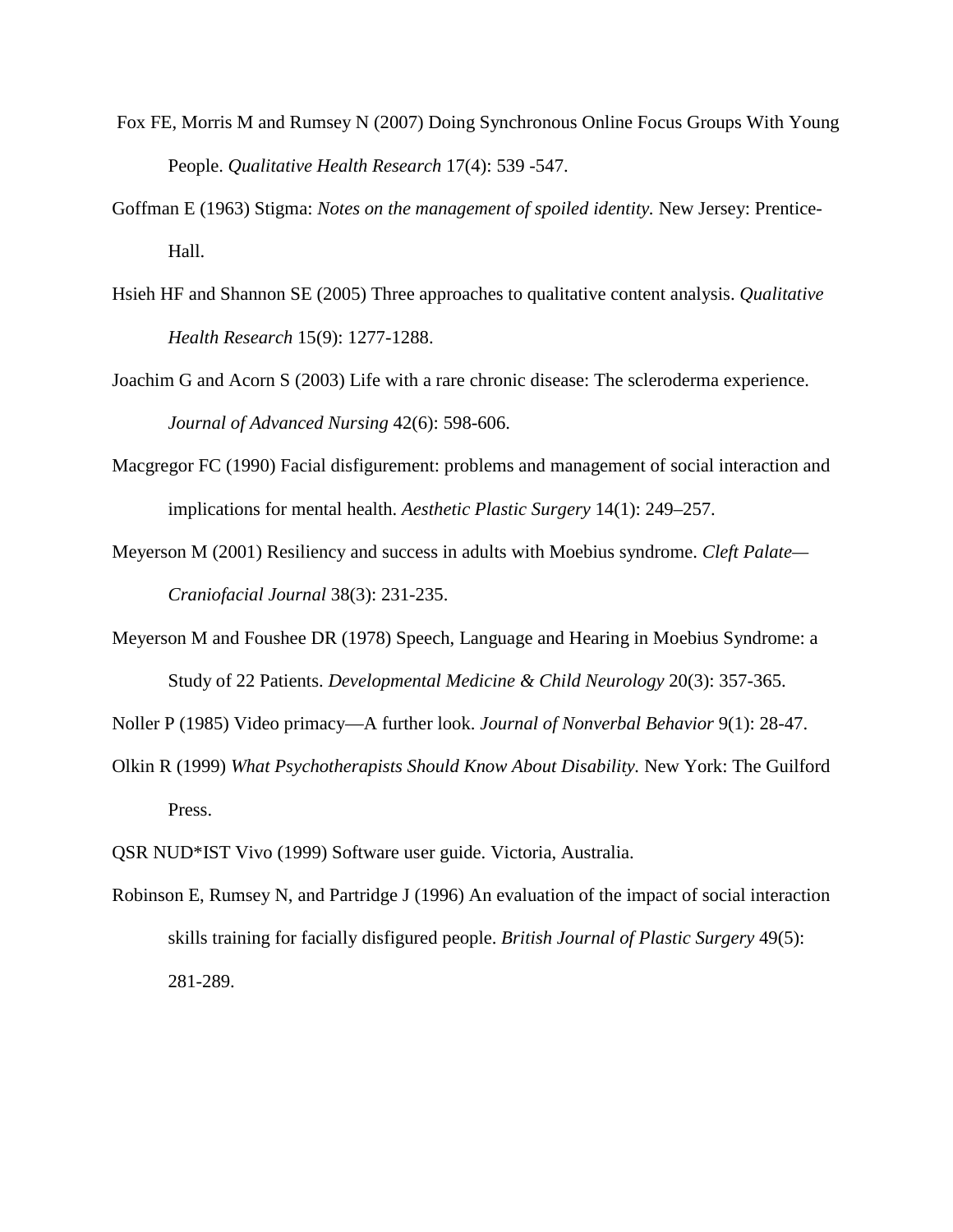- Rumsey N, Clarke A, White P, Wyn-Williams M, and Garlick W (2004) Altered body image: appearance-related concerns of people with visible disfigurement. *Journal of Advanced Nursing* 48: 443–453.
- Rumsey N and Harcourt D (2005) *The psychology of appearance.* Buckingham, UK: Open University Press.
- Tickle-Degnen L (2006) Nonverbal behavior and its functions in the ecosystem of rapport. In Manusov V and Patterson M (eds) *The SAGE Handbook of Nonverbal Communication.*  Thousand Oaks, CA: Sage.
- Vaughn S, Schumm JS, and Sinagub J (1996) *Focus Group Interviews in Education and Psychology.* Thousand Oaks, CA: Sage Publications.
- VanSwearingen JM, Cohn JF, and Bajaj-Luthra A (1999) Specific impairment of smiling increases the severity of depressive symptoms in patients with facial neuromuscular disorders. *Aesthetic Plastic Surgery* 23(6): 416–423.
- VanSwearingen, JM, Cohn JF, Turnbull J, Mrzai T, and Johnson P (1998) Psychological distress: linking impairment with disability in facial neuromotor disorders. *Otolaryngology-Head and Neck Surgery* 118(6): 790–796.
- Verzijl HT, van der Zwaag B, Cruysberg JR, and Padberg GW (2003) Möebius Syndrome redefined. *Neurology* 61(3): 327.
- Yang L, Kleinman A, Link BG, Phelan JC, Lee S, and Good B (2007) Culture and stigma: adding moral experience to stigma theory. *Social Science & Medicine* 64(7): 1524–1535.
- Zuker RM, Goldberg CS, and Manktelow RT (2000) Facial animation in children with Mobius syndrome after segmental gracilis muscle transplant. *Plastic and reconstructive surgery 106*(1): 1.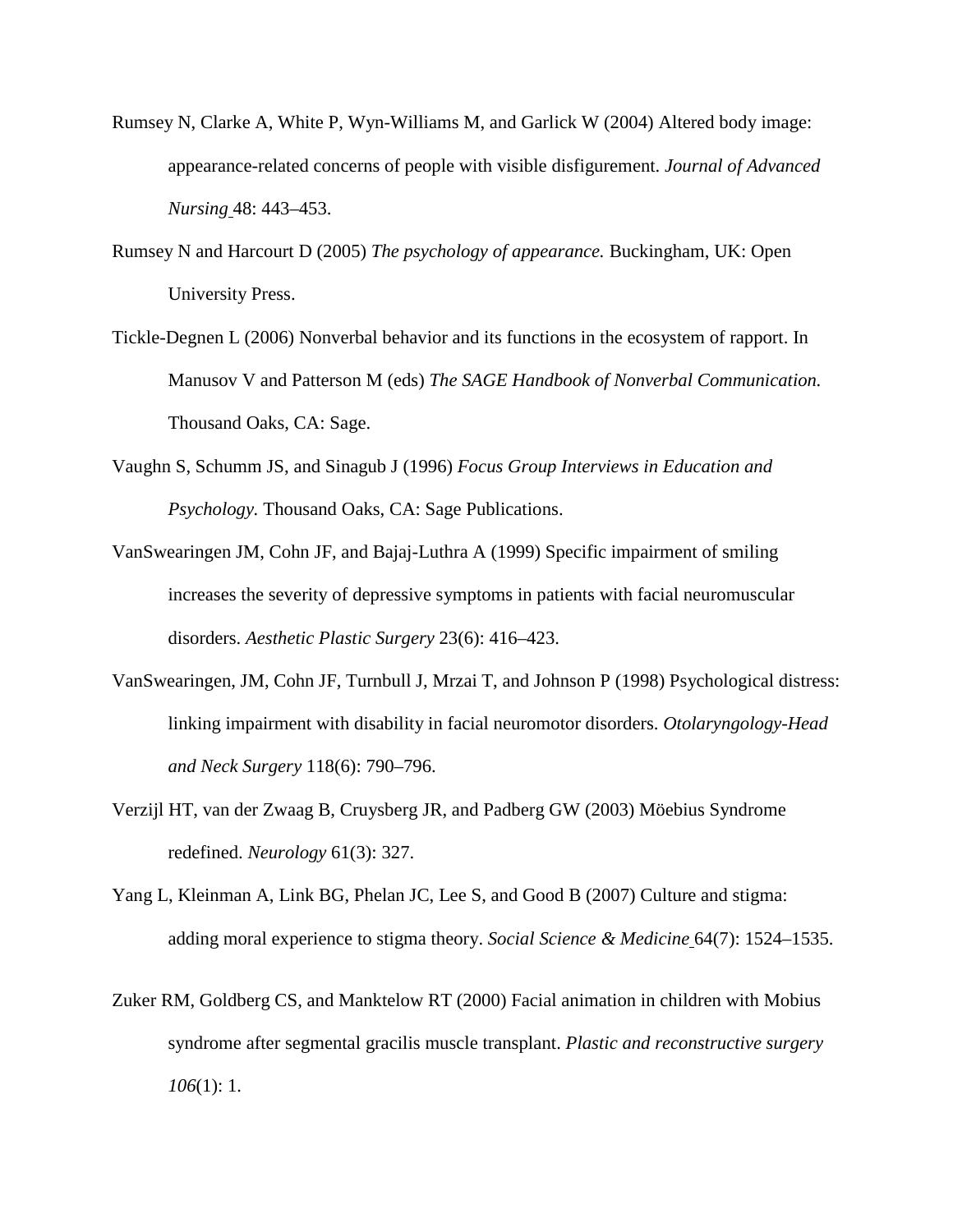**Table 1.** Continuum of Themes and Codes Representing the Social Functioning Experiences of Adults with Moebius Syndrome

| Theme                       | Positive Side of Continuum                    | Negative Side of Continuum                     |
|-----------------------------|-----------------------------------------------|------------------------------------------------|
| Social                      | Assertiveness                                 | Passiveness                                    |
| Engagement/Disengagement    | Compensatory expressive strategies            | Avoidance                                      |
|                             | Managing others reactions                     |                                                |
|                             | Outgoing and engaging                         |                                                |
|                             | Show the person behind the Moebius            |                                                |
| Resilience/Sensitivity      | Confidence                                    | Low confidence                                 |
|                             | Competence/skill                              | Others' negative reactions affect me           |
|                             | Not letting others' negative reactions affect |                                                |
|                             | me                                            |                                                |
|                             | Persistence                                   |                                                |
|                             | Moebius doesn't affect me                     |                                                |
| Social Support/Stigma       | Family or friend support                      | <b>Bullying</b>                                |
|                             | Medical or institutional support              | Discrimination                                 |
|                             |                                               | <b>Facial Difference</b>                       |
|                             |                                               | Prejudice                                      |
| Being                       | Understood                                    | Misunderstood                                  |
| Understood/Misunderstood    | Others' see the person behind the Moebius     | Speech difficulty                              |
|                             |                                               | Emotional communication difficulty             |
| Public Awareness/Lack of    | Disclose and educate about Moebius            | Lack of public awareness of Moebius            |
| <b>Awareness of Moebius</b> |                                               | Not acknowledging Moebius                      |
|                             |                                               | Others don't know how to behave                |
|                             |                                               | Perceived as having an intellectual disability |